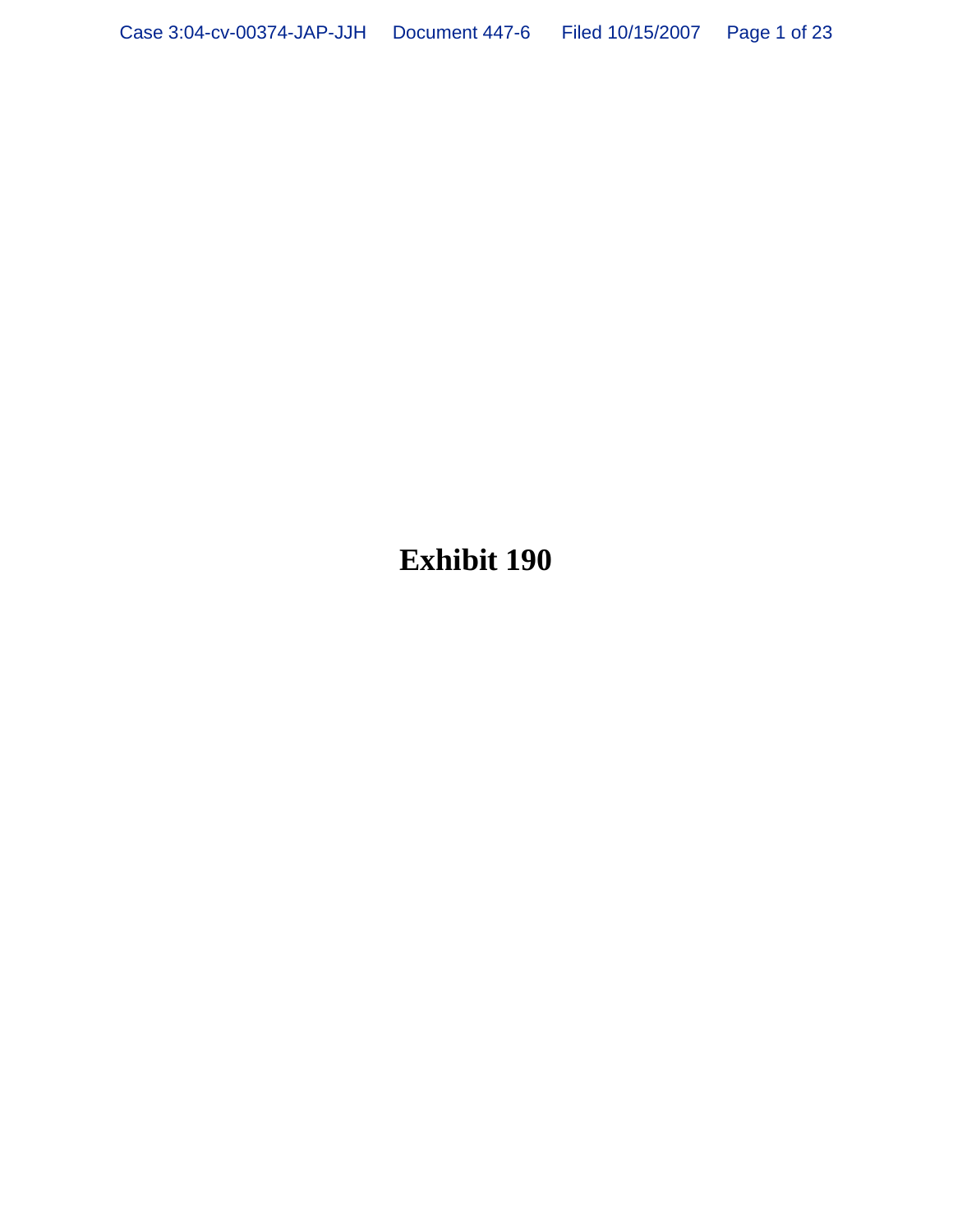Case 3:04-cv-00374-JAP-JJH Document 447-6 Filed 10/15/2007 Page 2 of 23  $4.2 - 2.6$ 

للدفع العقوبة والمتعاقب والجادا الدام

## Unknown

From: Sent: To: Subject:

Sidle, Rod RE SEPCO 27 September 2002 05:26 Pay, John JR SIEP-EPB-P Reviewed document High

Importance: Sensitivity:

Contacts: Produced By Microsoft Exchange V6.0.5762.3

Confidential

#### John,

This is a very interesting document. I have provided comments both within the text of the document itself and as general thoughts in a separate text. I realize my comments are not as focused as they could be on a specific solution. Since the changes noted are a significant revision and come with out a chance to discuss this more, I am just a bit unsure just what the best answer may be. Thus I would consider how more discussion with knowledgeable parties could help find the best approach.

As noted in my text, I greatly appreciate both the need for solutions and the opportunity to provide my thoughts.

Regards. Rod





Delete Reserves Management Sum... **General Comments** EP Pv Reserve...

Rod Sidle

Manager, Oil and Gas Reserves Shell Exploration & Production Company P. O. Box 576, Houston, TX 77001-0576, United States of America

Tel: +1 281 544 2063 Fax: +1 281 544 2067 Other Tel: +1 281 924 1998 .. Email: rod.sidle@shell.com Internet: http://www.shell.com/eandp-en

Incoming mail is certified Virus Free. Checked by AVG anti-virus system (http://www.grisoft.com). Version: 6.0.567 / Virus Database: 358 - Release Date: 24/01/2004



FOIA Confidential **Treatment Requested**  $\mathbf{1}$ 

V00331124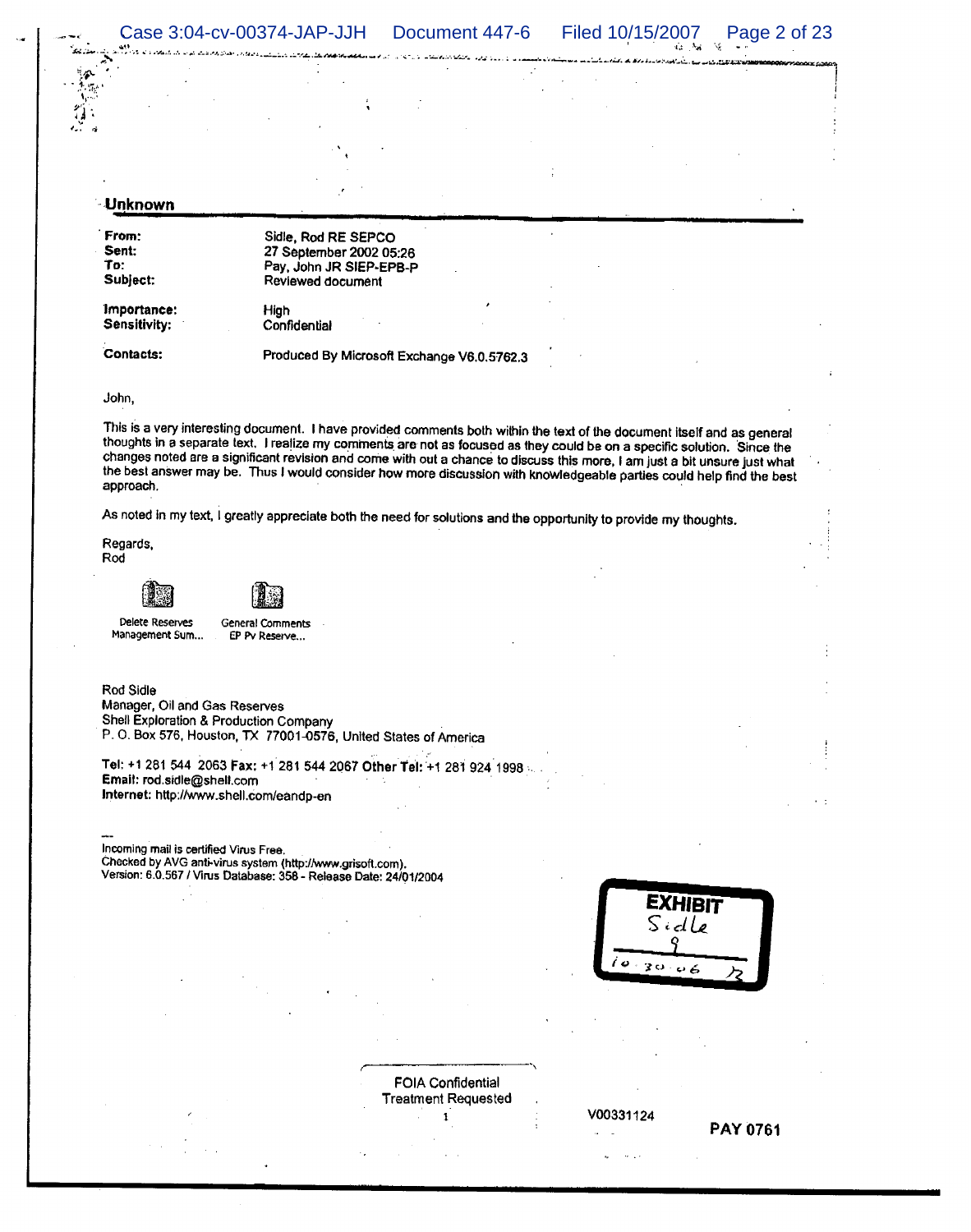#### Note For Discussion (with comments as shown using "track changes" by Rod Sidle)

#### EP PROVED RESERVES MANAGEMENT

The system that is used by EP for managing additions to the proved reserves inventory was last updated in 2000 with the introduction of monthly / quarterly tracking of performance during the year via EPMIS. This improved the predictability of the year-end result, but it did not remove the tendency of the OUs to report last-minute changes that either had not been foreseen or which, for various reasons, might have been suppressed in the EPMIS reporting.

This feature of the reporting system is unlikely to be completely overcome, since most OUs do not complete their annual review of reserves on producing assets until the final quarter of the year. Nevertheless, further improvements to the overall management system have been identified and are proposed below for consideration and approval where appropriate. These are elaborated below in the following categories:

| 1)             | Proved Reserves Replacement Management        |
|----------------|-----------------------------------------------|
| 12)            | Major or Unusual Reserves Changes             |
| <u>1b</u>      | ExCom Review                                  |
| <u>lc)</u>     | Latest Estimate and "Road Map"                |
| $ q\rangle$    | Reserve Opportunities Catalogue               |
| <u>1e)</u>     | Potential Reserves Exposure Catalogue         |
| 尬              | Scorecards                                    |
| $\overline{2}$ | <u>Reserves Administration System</u>         |
| <u>2a)</u>     | Schedule of Authorities and Process Work Flow |
| 2 <sub>b</sub> | <u>Data Management</u>                        |
| $\mathbf{E}$   | Corporate Experience                          |
| 4)             | Competitive Intelligence                      |

The primary internal EP customer for reserves information and performance monitoring is ExCom. The management system that accompanies it must ensure that an appropriate level of control exists with respect to external disclosure of proved reserves information and that, within the bounds set by the SEC rules and the delivery potential of the EP portfolio, performance is managed to the maximum benefit of shareholder value.

Following the introduction of the Technical and Operational Excellence (T8OE) drive within EP, the Hydrocarbon Maturation Forum (HMF) and in particular the Hydrocarbon Maturation Leadership Team (HMLT) will also have key roles to play both as customers for the information and as instigators of activities within the overall hydrocarbon maturation process that ultimately will yield proved reserves additions in the future. (See general comments at the end of the document for T&OE and HMF potential additional roles.)

> **FOIA Confidential Treatment Requested**

V00331125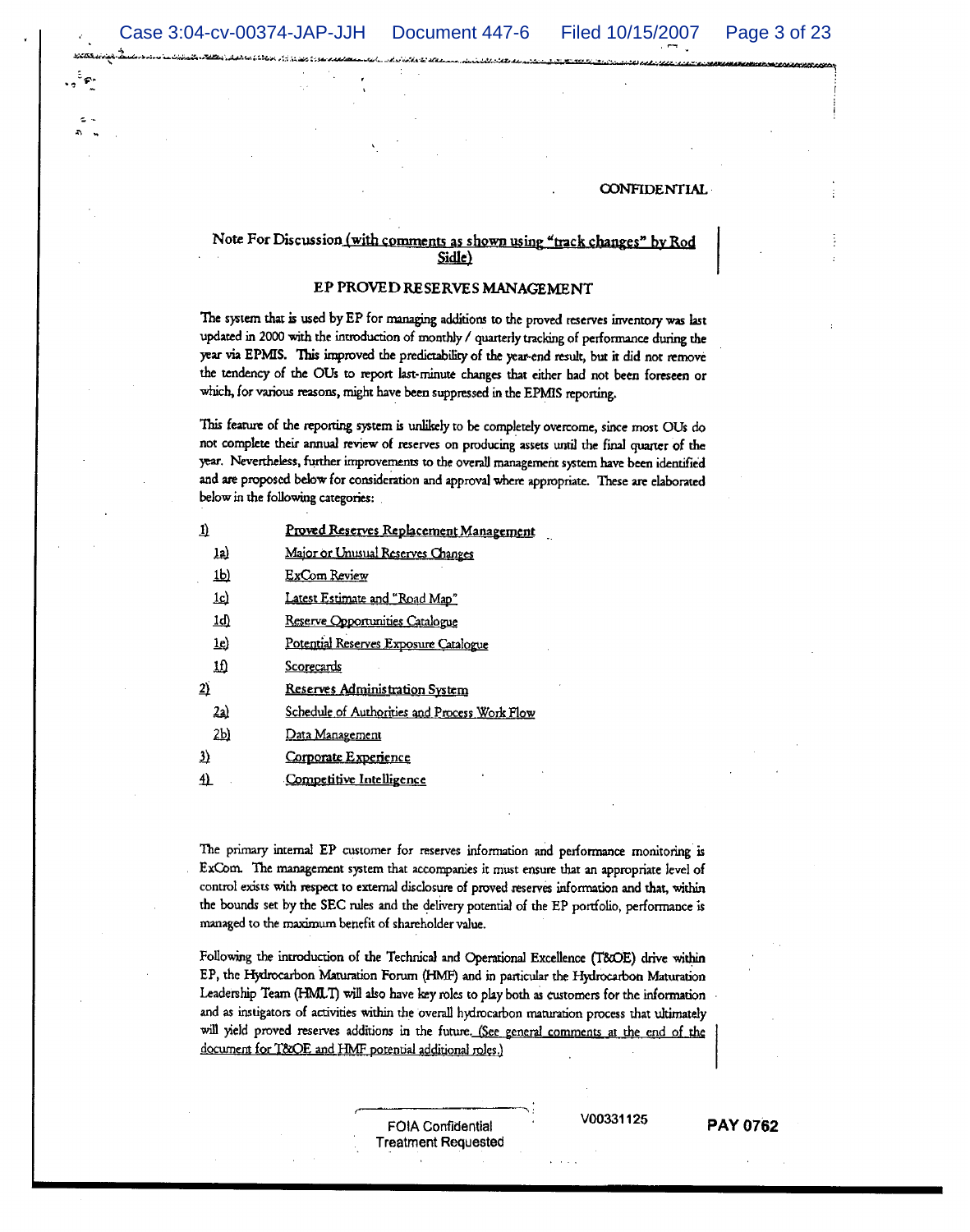#### 1) Proved Reserves Replacement Management

Recent years have witnessed dramatic swings in Shell's performance on proved reserves replacement, with poor performance lately being exacerbated by acceleration of additions into the period 1996 - 1998. Results in that period were higher than those of any of our main competitors. It is proposed that in future a greater, and earlier, level of management attention is given to this matter, ensuring that new bookings are made in full cognisance of the short to medium-term performance potential of the portfolio. This will be underpinned by the following:

#### 1a) Major or Unusual Reserves Changes

It has been suggested that a system be introduced by which major or unusual reserves changes would be notified to the centre, for approval, in a manner analogous to the Group Budget Proposal. A suggested implementation would be for the OUs to submit a pro forma notification to EPB-P, for discussion with the OU, Reserves Auditor and Regional Business Advisers as appropriate and culminating in ExCom sanction, or otherwise, of the proposed change. Such a system would certainly help to underpin the Latest Estimate for major changes, but the following concerns are raised:

- it is not clear how the system could be enforced reliably (agree)
- many of the variances from plan that materialize at the end of the year emanate not from major plan elements (that can be tracked easily), but from revisions to previously registered estimates, usually made in the final quarter of the year. (basically agree but this can be more fully managed that currently - see general comments on reserve change ties to Business Plan)
- the adoption of such a system would help to ensure that the endorsed bookings would indeed by made at year-end, but could not guarantee it (see 2 below). (agree)

Consequently it is not clear how such a system would improve on the established role of EPB-P in maintaining contact with the OUs and regularly checking on developments in each OU's latest estimate. Thanks to the efforts of previous Hydrocarbon Resource Coordinators, it is already automatic practice in many OUs to seek the views of EPB-P on reserves changes that are being contemplated, with supporting documentation being either volunteered or provided on request.

On balance, it is recommended simply to reinforce the role of the Coordinator (how about the role of the OU Reserves Focal Point? - see general comments), rather than to impose further bureaucratic requirements on the OUs. It should suffice to "formalize" the arrangement by including in the Petroleum Resource Volume Guidelines a statement such as: "First-time proted reserves disdostors (corposed - this is the first reference to a "disdostore" as part of the process or problem Have OU's been muking public announcements (disclosures) of project proved reserves villong EPB-P trackerrent? If so, this is fine - I just just not guine of this issue. Or perhaps you mean "booking" (nearing to include in official company proved reserves estimate) - if this is so, consider the term "booking" as this is the standard term) for major new projects, or any other substantial diange to proud reserves estimates, must be raised and discussed with the Group Hydrocarbon Resources Coordinator as far as possible in advance of the intended disdosure date so as to allow for adequate review and support of EP minigement and, if necessary, the Reserves Auditor."

> FOIA Confidential **Treatment Requested**

V00331126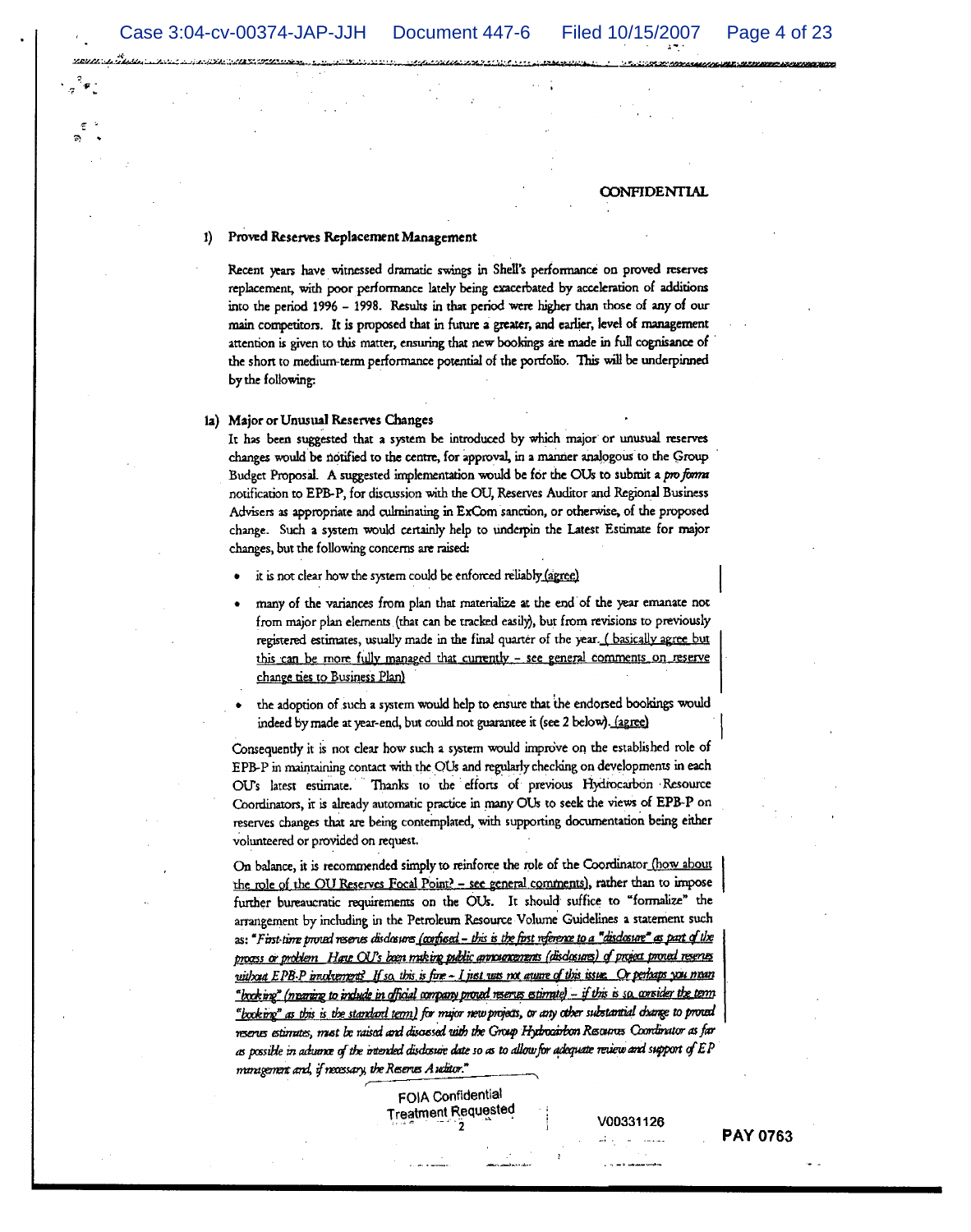Action: EPB-P to reinforce contacts with OU Reserves Focal Points and senior development engineers on reserves maturation matters. Arrangements are to be in place to ensure that cover would be provided in the event of prolonged absence (e.g. by involving T&OE hydrocarbon resource maturation staff in the regular consultation of OUs).

#### 1b) ExCom Review

In addition to the existing reviews which take place in January each year (at which point it is generally too late to materially influence the result of the previous year) and at other times ad hoc, formal reviews will be introduced during the reporting year itself. These will provide ExCom with the opportunity to guide the end result for the year (within the margins that can be accommodated by the SEC rules) and to identify actions required to control either under-performance or unnecessary new bookings.

January:

July.

EPB presents for approval the final results for the previous year (this review is already part of the established system and no changes are proposed).

#### EPB will present:

- The current Latest Estimate and "Road Map" (see 1c below)
- The outlook for the plan period (based on Capital Allocation)
- The Reserves Opportunities Catalogue (see 1d below)
- The Potential Reserves Exposure Catalogue (see 1e below)
- Recommended Actions

ExCom will review the outlook for the year with reference to the aspired performance target (or target range). ExCom will endorse or otherwise amend the Recommended Actions, implementation of which will generally need to be secured via the RBDs and new business development teams.

November.

Similar format to the July review, but with increased emphasis on targeting a specific end-year result or range of results. The review will yield:

- An endorsed list of major year-end reserves additions
- An endorsed list of major reserves de-bookings to be made (with reference to the Potential Reserves Exposure Catalogue, see 1e below)
- To the extent that the portfolio will allow (i.e. generally in the more buoyant years), a clear and endorsed list of projects or potential bookings that can be used as a "float" with which to control the yearend result. EPB-P will direct OUs to include or exclude these from their final submissions as required.<sup>1</sup>

V00331127

PAY 0764

FOIA Confidential **Treatment Requested** 

Projects falling into this category will generally be those that are between VAR3 and FID, since for these there is latitude in the interpretation of the SEC rules on whether or not they should be disclosed. There may be other cases that could also be used in the float: these will be brought to ExCom attention as they are identified. Examples might include exploiting uncertainty in the proved reserves associated with licence extension, or gas sales volumes that are covered by the various shades of certainty leading up to the final signing of a sales contract.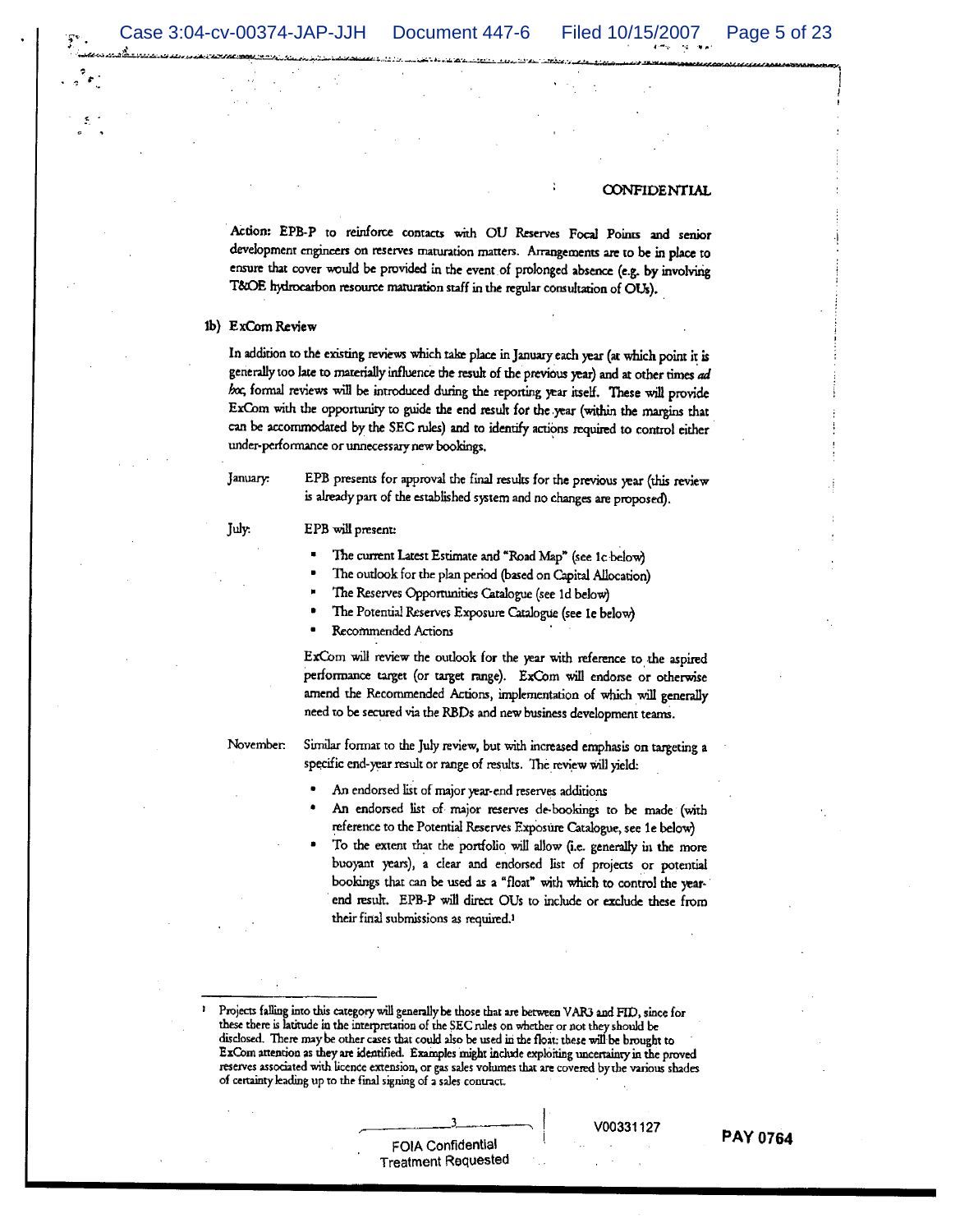andor Scanada

#### CONFIDENTIAL

- Clear direction on the minimum and maximum levels of reserves replacement that are to be targeted.<sup>1</sup>
- Agreed actions required of OUs and EPB and EPF in preparation for the year-end reporting of reserves data.

Approval of the external auditors for such an approach will be required, in support of which it is noted that most, if not all, major competitors appear to have similar processes in place. For example: Enterprise routinely reviewed reserves replacement in November or December each year, it is understood that BP plans to book Angola Block 18 reserves in 2002 only "if required" (final project sanction will be in 2003); Texaco used to complete the process that was its equivalent of the OU reserves report in early December each year. (Competitor Intellengence on ExxonMobil from SEPCo interactions on Aera: EM carefully manages the reserve reporting process including annual review of every "OU" changes by corporate auditors (staffed by Reserves manager with several regional auditors) that are then further reviewed and "approved" by EM managenent. To accommodate this work EM "closes their reserve books" on December 1 (using estimated December production to produce YE data).) These practices, together with the very stable performance history of ExxonMobil, suggest that competitors exploit the interpretive margin of the SEC rules and equip themselves with data early enough in the process to enable them to control the final result.

A schematic of the proposed system, compared with the current system, is as follows:



It is suggested that clear justification would be required for "accepting" performance below 100% reserves replacement in any given year. 140% reserves replacement is generally accepted to be consistent with Shell's current 3% a.a.i. production growth target. Consequently it would be prudent to constrain reserves additions to this figure (when circumstances allow) and to assist performance in future years by carrying forward as much as possible of the surplus.

FOIA Confidential **Treatment Requested** 

#### **PAY 0765**

V00331128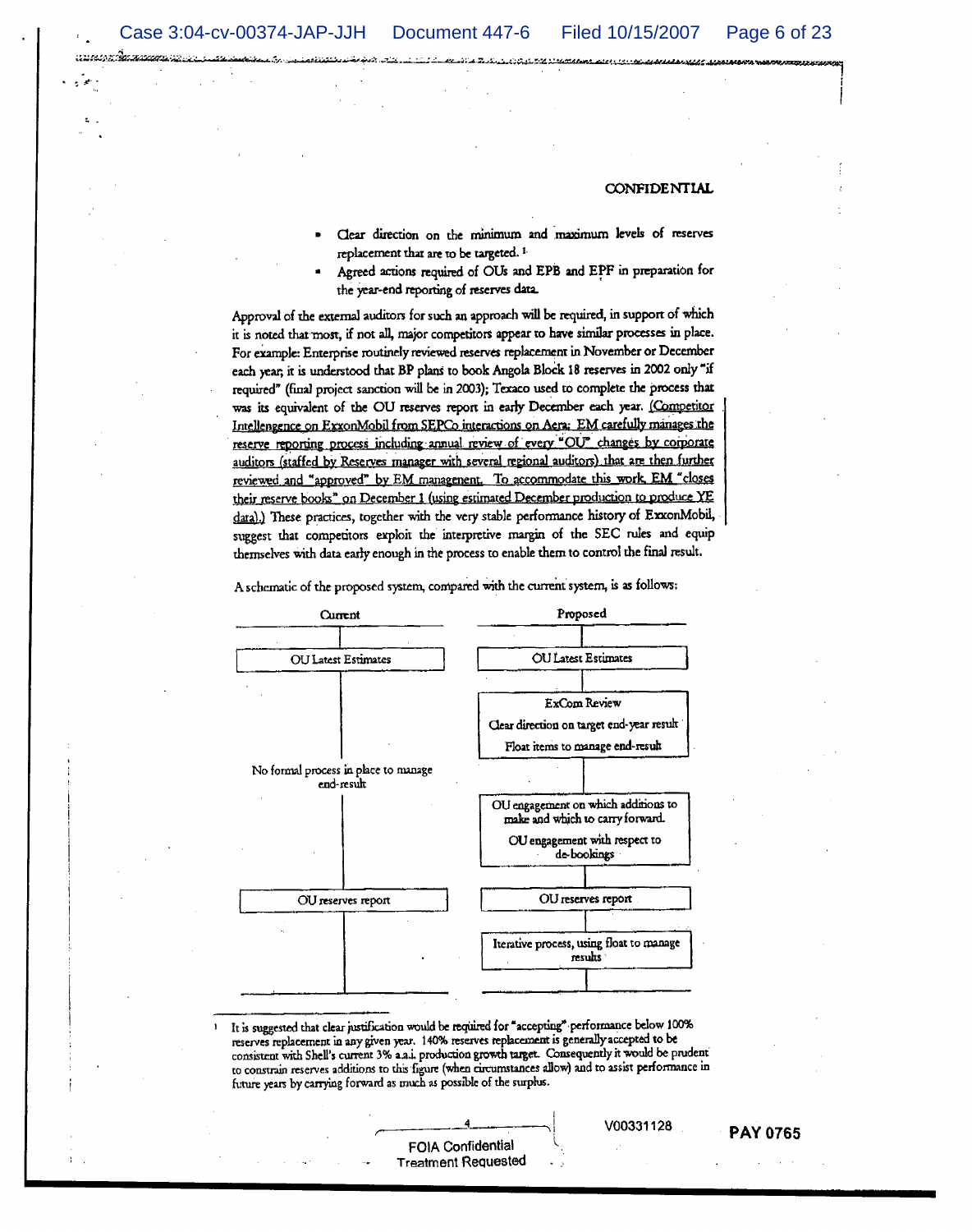.<br>Pilip  $\sim$   $\epsilon$ 

**CONFIDENTIAL** ExCom Review and final adjustments ExCom Review and final adjustments

Final Proved Reserves Report

Action: EPB-P to prepare material for the first ExCom review in November 2002. EPB-P to develop a procedure for ensuring consistency between ExCom decisions and year-end OU reserves reports, with early engagement of OUs that might be required to assist in the management of the results (i.e. through the inclusion or otherwise of certain bookings).

Final Proved Reserves Report

**FOIA Confidential Treatment Requested** ś

V00331129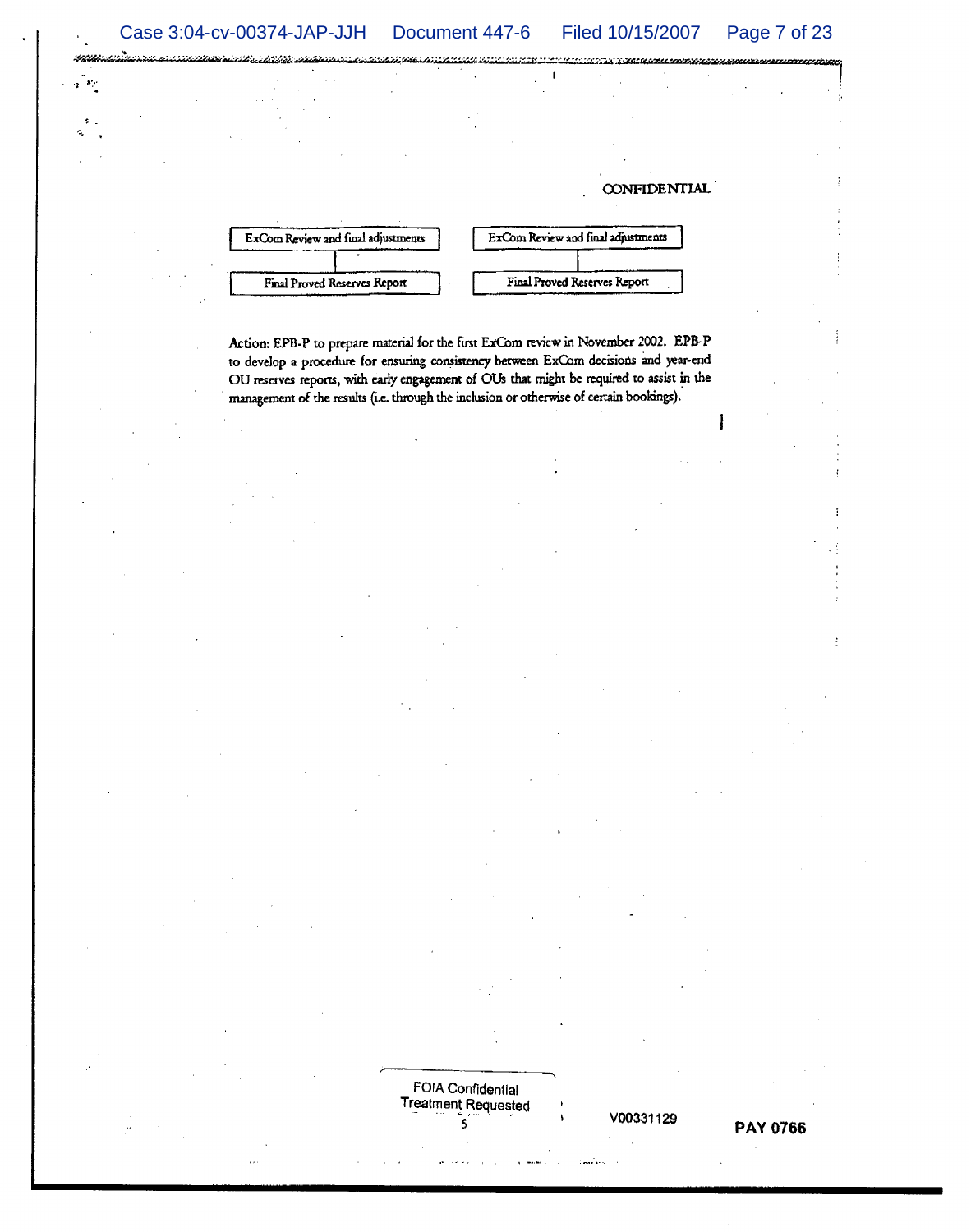#### $1<sub>c</sub>$ Latest Estimate and "Road Map"

EPB-P currently compiles the monthly Latest Estimate data provided by the OUs via EPMIS (although, in general, OUs do not significantly update their Latest Estimates in the months between quarter closing). This system, together with the dialogue between EPB-P and the OUs that goes with it, provides an adequate means of tracking progress made against plan on major reserves additions.

The reserves "Road Map" was introduced in 2002 to better quantify the uncertainties in the Latest Estimate data - specifically the potential impact of opportunities that are not yet incorporated in the LE and those elements of the LE that are under threat. As the year progresses the LE should be definable with increasing certainty and consequently the "Road Map" will become decreasingly significant. The current 2002 Latest Estimate and major "Road Map" items are summarized in Appendix C.

Starting with 2003, the Latest Estimate will be defined and tracked with reference to specific major elements in the plan, giving an increased level of transparency and resolution compared with the current system that is focussed on overall OU figures. This will be done by EPB-P in consultation with the relevant OUs, but without additional formal reporting requirements from the OUs (see also 1a).

#### 1d) Reserve Opportunities Catalogue

EPB-P will maintain an inventory of opportunities for significant new reserves additions that may be realizable in the short to medium term (current year plus two). (This is a potentially problematic proposal, depending on the work required to deliver the "realizable" additions. If this is just to have ExCom agree with additions not yet approved from completed technical and operational (like drilling) work this is fine. If this potential requires not yet done work to be completed (technical studies, operational work execution, etc.), then it is not clear how resources needed will be so quickly mobilized to accomplish this in a given year of reserve issues. If the realization is over the two year period, how is this different from just highlighting reserve addition contributions of proposed projects at CAF/Plan time?) This will help to focus attention towards corrective action that is required to underpin current and plan year performance. The catalogue will be presented periodically to ExCom for review (see 1b).

Input will be solicited at least quarterly from the RBDs, OUs, and from the T&OE, new business development and the Hydrocarbon Maturation Leadership teams.

Action: EPB-P to consolidate the initial draft of the catalogue in time for the November 2002 ExCom review proposed under (1b). A working draft is included as Appendix A.

#### 1e) Potential Reserves Exposure Catalogue

EPB-P will maintain an inventory of all proved reserves that could be under threat of debooking in the event of failure to execute projects or failure of projects to deliver as expected. This will promote transparency on these issues and will be reviewed at least annually by ExCom (see 1b). Particularly in times of surplus reserves additions potential, pre-emptive action may be taken to remove the potential exposure from the inventory.

> FOIA Confidential **Treatment Requested**

V00331130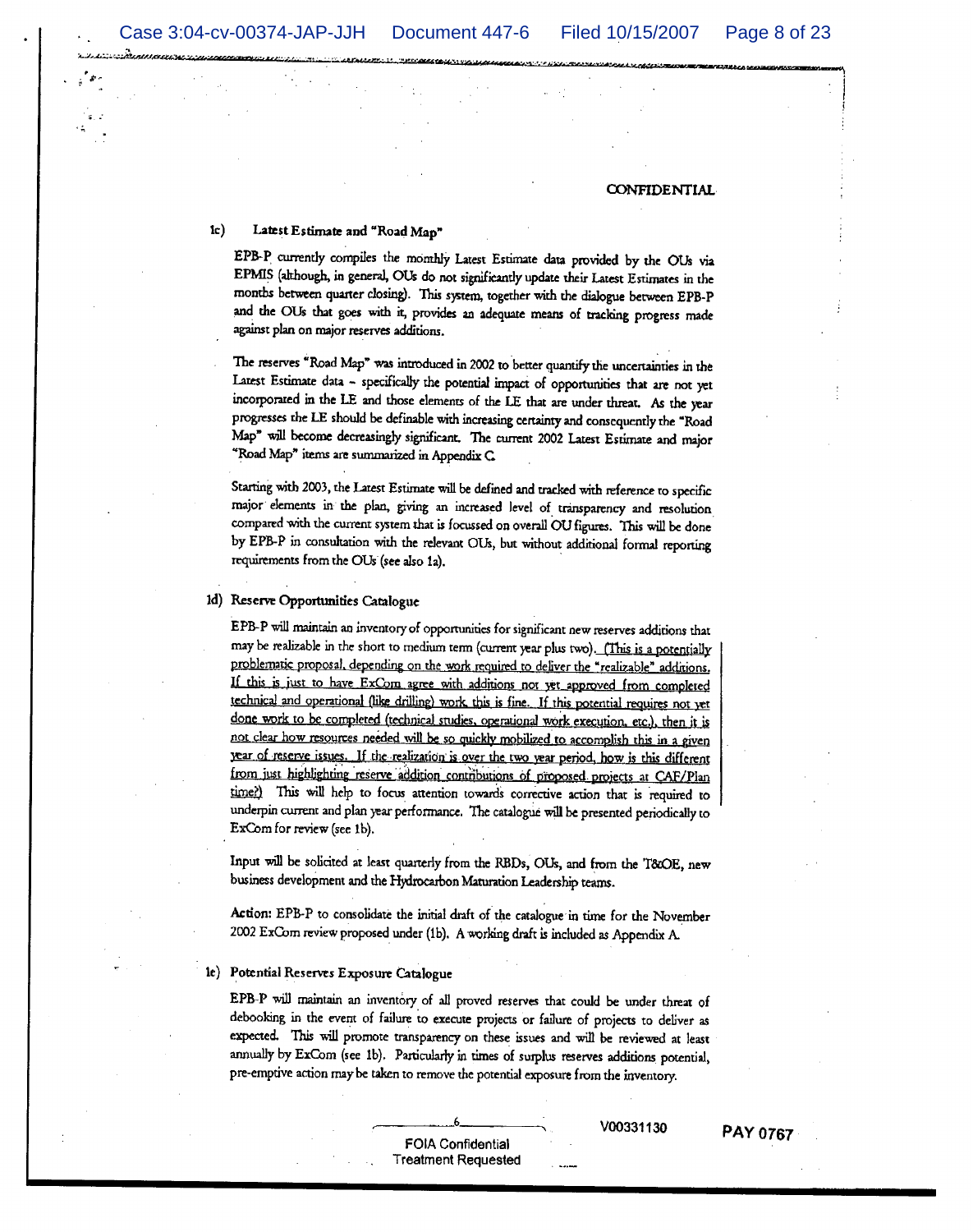recorded complete the constitution of the control of the constitution of the constitution of the constitution of the constitution of the constitution of the constitution of the constitution of the constitution of the const

#### **CONFIDENTIAL**

The catalogue will be maintained in close consultation with the Reserves Auditor and the OUs as required. Each item will be reviewed at least once per year by EPB and the HMLT, recommended actions being put forward for ExCom consideration (see 1b).

(This proposal seems logical but may have legal problems either internally or with our external auditors. One could ask if you have such concerns about the likelihood of a booked project realizing reserve estimates, then it by definition does not meet the reasonable certainty standard and should be debooked immediately from proved. However, if we include a rule that the sum of all volumes in this category cannot exceed x% (the level needed to be "material"), perhaps we can argue that we are just keeping track of potential future "immaterial" changes.)

Action: EPB-P to consolidate the initial draft of the catalogue in time for the November 2002 ExCom review proposed under (1b). A working draft is included as Appendix B.

1f) Scorecards

When reviewing the end-2001 OU reserves reports, the Group Reserves Auditor observed:

"The widespread use of reserves targets in score cands affecting variable pay is seen to affect the objectivity of staff in some OUs when proposing reserves additions. Reserves coordination staff in EPB-P have been alent to this and have successfully met the challenges with which they were faced. However, a shift in score card emphasis from reserves booking to successfully meeting project milestones is recommended."

It is also observed that, under certain circumstances, OUs can in effect be penalized for accelerating reserves bookings from one year into the preceding year. The penalty arises if the scorecard ranges for both years are left unchanged: the benefit to the OU in the year that the reserves are booked can be severely curtailed (particularly if the OU was already close to the range maximum), whilst at the same time a below target score for the following year is almost guaranteed. Under such circumstances there is little incentive for the OU to volunteer to book reserves earlier than planned. The situation can be remedied if the Scorecard ranges are reset, but this introduces an unwelcome precedent and can also promote a lack of objectivity. The situation could be exacerbated by the introduction of more central control of overall EP performance on reserves replacement, as proposed in  $(1b)$  above.

It is recommended to remove Proved Reserves Additions from the OU scorecards with effect from 2003. In its place, higher weighting should be applied to milestones that are related to project delivery and in particular to those that can have reserves additions associated with them (i.e. VAR3, VAR4, FID and, if appropriate, confirmation of improved recovery performance). A mechanism should be found by which accelerated delivery of milestones will lead to a net benefit to the OU concerned in recognition of its achievement.

Reserves Replacement Ratio should remain on the EP Global Scorecard, and possibly those of the RBDs. There should be clear definition and understanding of the target with respect to "organic" additions and changes made through Acquisition and Divestment activities. Removing this measure from OU scorecards might weaken the incentive of OUs to seek

#### **FOIA Confidential Treatment Requested**

V00331131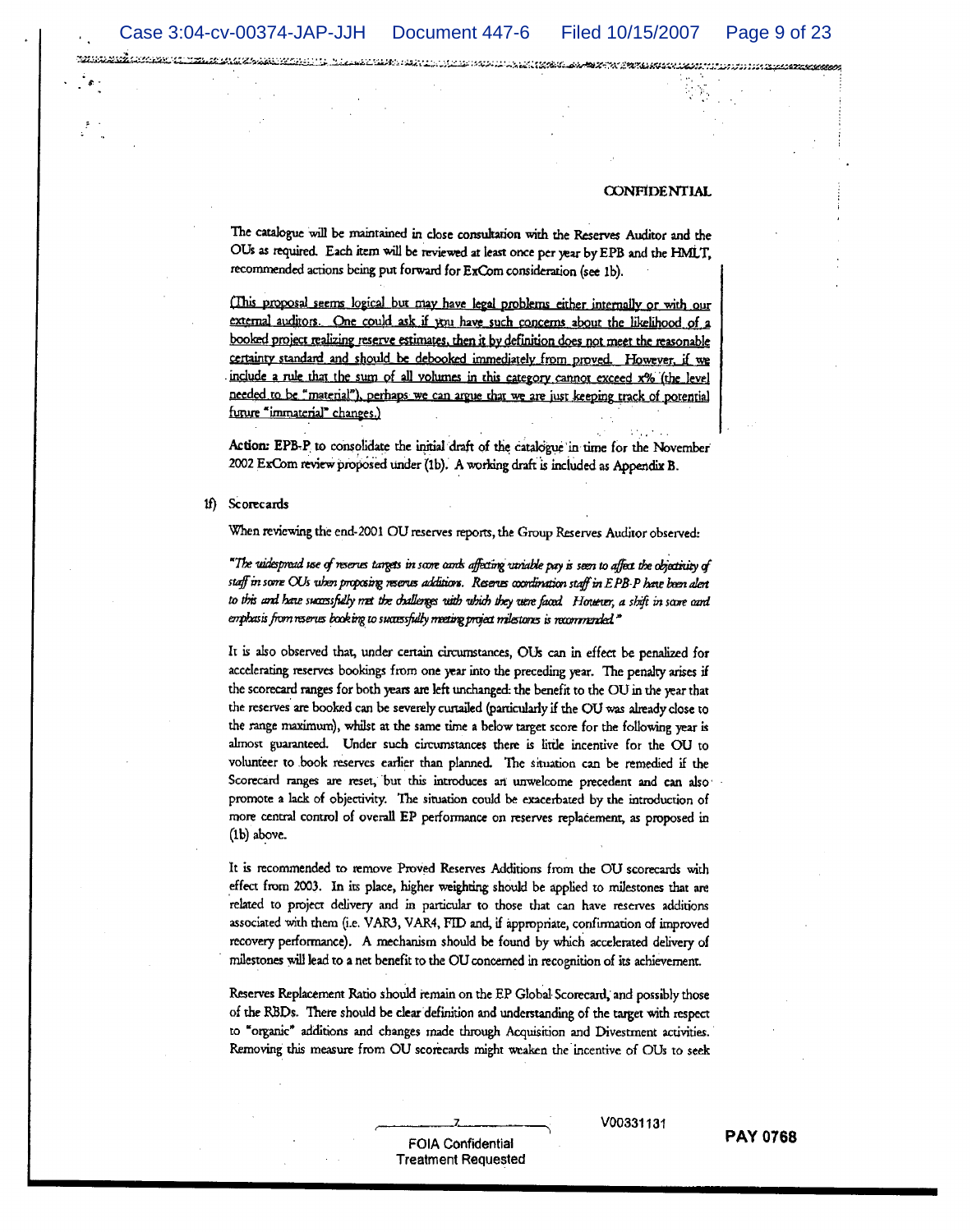jš.

#### **CONFIDENTIAL**

positive reserves revision, however this might as effectively be addressed in the long term by actions to promote awareness of the issue generally within the EP population.

Action: EPB to propose detailed plans for OU Scorecards as part of the ongoing review of the scorecard system. EPB-P, in consultation with the Hydrocarbon Maturation Leadership Team, to define and implement a long-term action plan for promoting awareness of issues relating to the disclosure of proved reserves.

(I have mixed feelings on this one - while I completely agree with Anton's observations about the influence of reserve scorecards on OU staff objectivity. I really like that the scorecards focus attention on reserve additions. This has long been a creative tension in SEPCo that we manage by clearly communicating the standards required for reserve additions (everyone knows the rules) together with an thorough, frequent and detailed audit of every major change to assure all know the rules will be enforced. This is hard to duplicate at the Group-wide level as scorecards are annual but audits are less frequent - allowing "room" for the aggressive, non-objective bookings to possibly sneak by.)

**Treatment Requested** 

V00331132

 $\mathbf{r}$ 

**FOIA Confidential**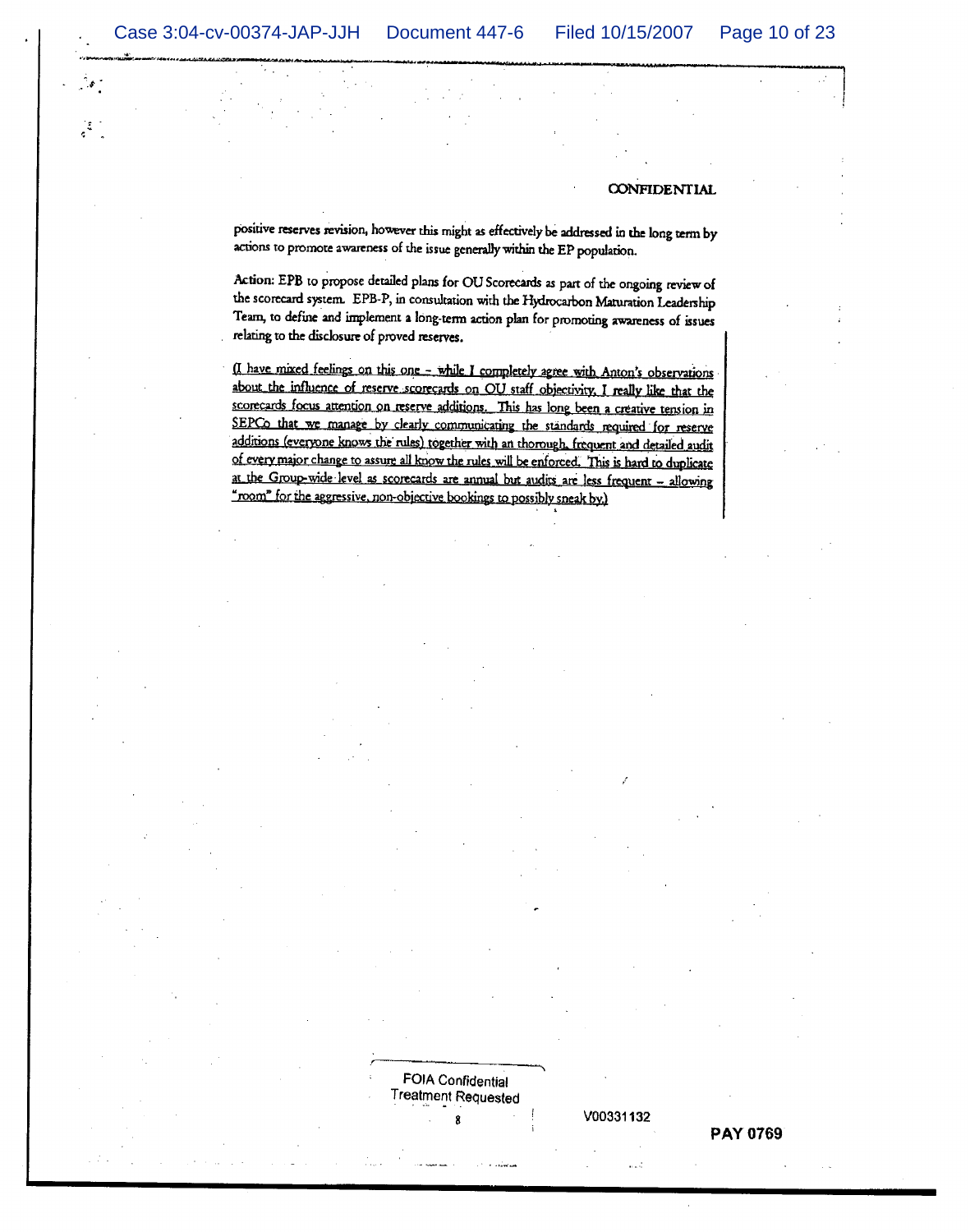#### Reserves Administration System

The system for administering year-end reserves reporting is tried and tested and no significant changes are considered to be necessary other than to include the processes described in (1) above. The documentation describing the system has not been updated since 1996 and in the meantime numerous worldlow and organizational changes have occurred. EPB-P will update and reissue the documentation in due course.

It is stressed that, whilst Latest Estimates may be prepared as the year progresses and investment decisions may be taken that will have an effect on the year-end results, no (MAJOR) reserves changes can be considered "booked" until the annual submission. review, audit and approval cycle is completed. (this last statement, "no reserve changes can be considered booked until the annual... cycle is completed", could cause a significant amount of SEPCo capex activity to become expex. This is because SEPCo now will allow monthly (with quarterly validation) booking of proved reserves that are then immediately further developed by investment activity. For example, a well is drilled for a probable target, once logged and evaluated, proved reserves are documented and booked then completion costs can be capexed -- but only if the proved reserves have been booked before the completion costs are incurred (or at least if booked in the same month). If now booking is only annually, we would have to delay completions to the following year to be capexed. Another example is onshore tight formation drilling (Pinedale, Antrim) where we book proved reserves offsetting each new well thus allowing this neighboring location to be drilled with capex. Active drilling programs in Pinedale would use much more expex if these neighboring developments cannot be drilled for proved reserves except a year later. One possible solution is to set a limit on what sized changes require ExCom review and approval. It seems this document is focused on project-sized changes/additions rather than individual well sized changes. With a size limit on such ExCom annual approval required changes, the smaller items (most individual wells or completion zones) could still be booked as SEPCo now does.)

#### 2a) Schedule of Authorities and Process Work Flow

The current schedule of authorities in relation to proved reserves disclosure is included as Appendix D. This summarizes the approval process commencing with the preparation of data within the OUs, compilation and review by EPB-P and the Group Reserves Auditor, through to final sign-off by EPB, EPF and the external auditors. It is considered that no changes to the schedule are required.

Appendix E details the flow of work and information in preparing proved reserves information for external disclosure, together with the revisions that would be necessary to implement the recommendations of section (1) above.

Action: EPB-P to reissue the finalized schedule of authorities and process documentation after approval by EPB and EPF, by the end of 2002.

> **FOIA Confidential Treatment Requested**

V00331133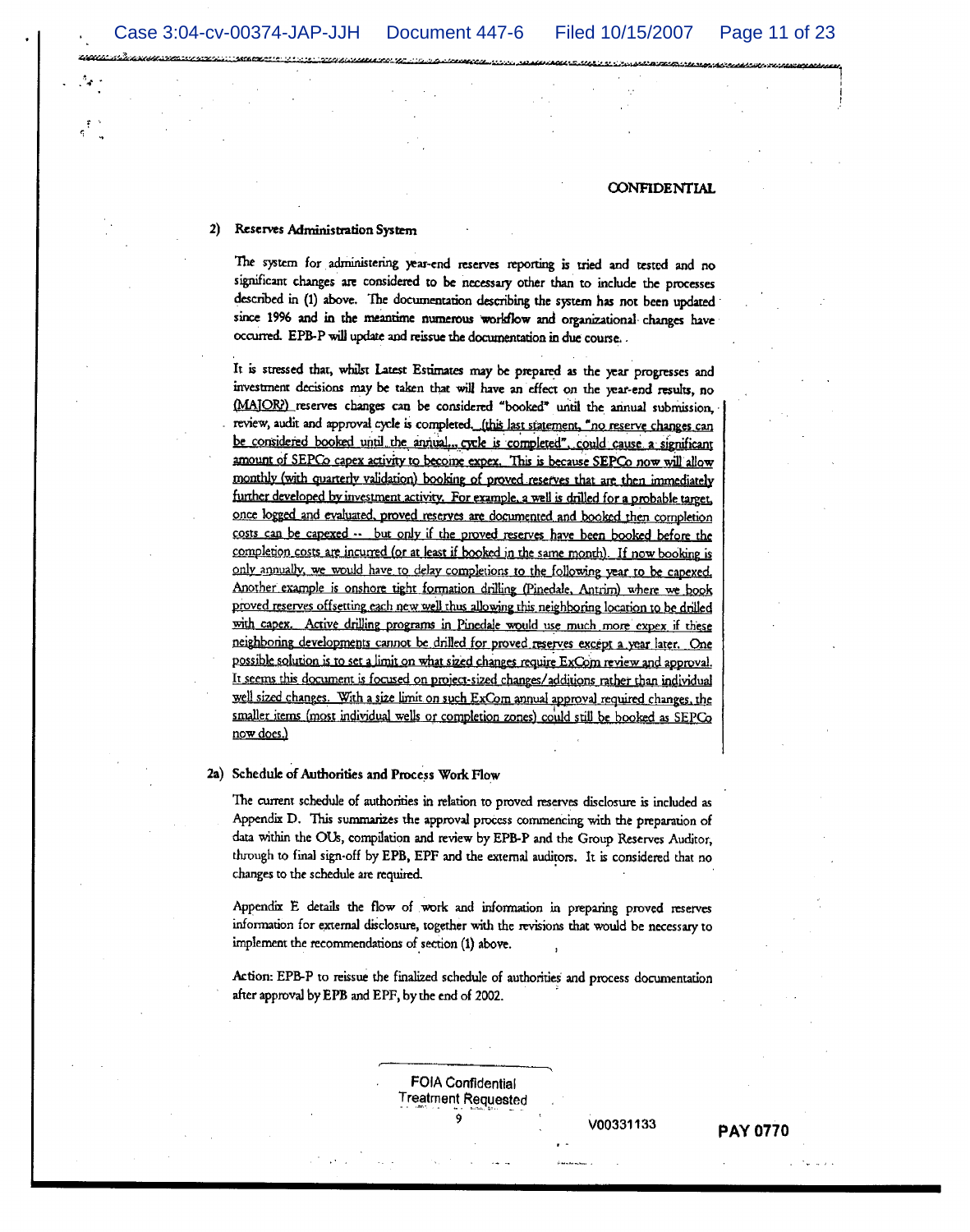$\mathcal{F}_\mathcal{S}$ 

**CONFIDENTIAL** 

#### 2b) Data Management

At present Shell has no consolidated database containing historical information of proved reserves and other resource categories. The information is available, but generally distributed between a variety of Excel files and utilities that only a few staff know how to navigate.

The current system of collecting information from the OUs via Excel spreadsheets works well, is understood by the OUs and offers great flexibility in evolving requirements from one year to the next. Consequently no changes to that system are proposed.

However, it is proposed to improve the systems for storing and retrieving historical data. It is currently envisaged that the existing information will be collected in a series of Oracle tables, updated annually, stored centrally and accessible to a wide selection of users by their method of choice (e.g. Business Objects or Microsoft Access).

Action: EPB-P to develop a prototype database in consultation with EPB data management experts, populated with all the data that is currently stored electronically by EPB-P, ready for migration to Oracle by the end of 2003.

#### 3) Corporate Experience

Due to the relatively small number of individuals that have been working actively on the administration of reserves in the centre, and in particular on the development of Shell's Petroleum Resource Volume Guidelines, there is a relatively short and incomplete corporate memory on this matter. (comments on Shell corporate experience in general comments)

Action: EPB-P to create and maintain reference documentation (file note) of the development of Shell's reserves reporting guidelines over time. Version 1 by 31 December 2002.

#### Competitive Intelligence 4)

Efforts will be redoubled to seek intelligence on the actual practice of competitors in disclosing proved reserves. This is likely to take the form of informal, off-the-record discussions by OU engineers and managers working on common projects with competitors. The current technical staff pool will be polled for recent experience, particularly where this has been gained by engineers working directly for competitors in recent years. The initial objective will be to understand the practices of competitors, before taking a view on whether there is a case for modifying Shell's interpretation of the SEC rules.

(This seems innocent enough and I know it is offered with the full intent of remaining within the legal limits of all regulatory requirements, but as is stands now it seems to suggest our process to improve performance is to find what others "get away with" and do it ourselves. I would certainly collect this data but my primary effort to "broaden" Shell's current interpretation would be based on appropriate methods of open dialogue with the SEC or those who can help clarify their rules (like external auditors or reserve determination consulting companies) while also working to increase industry (thus SEC) awareness of new

> **FOIA Confidential Treatment Requested**

V00331134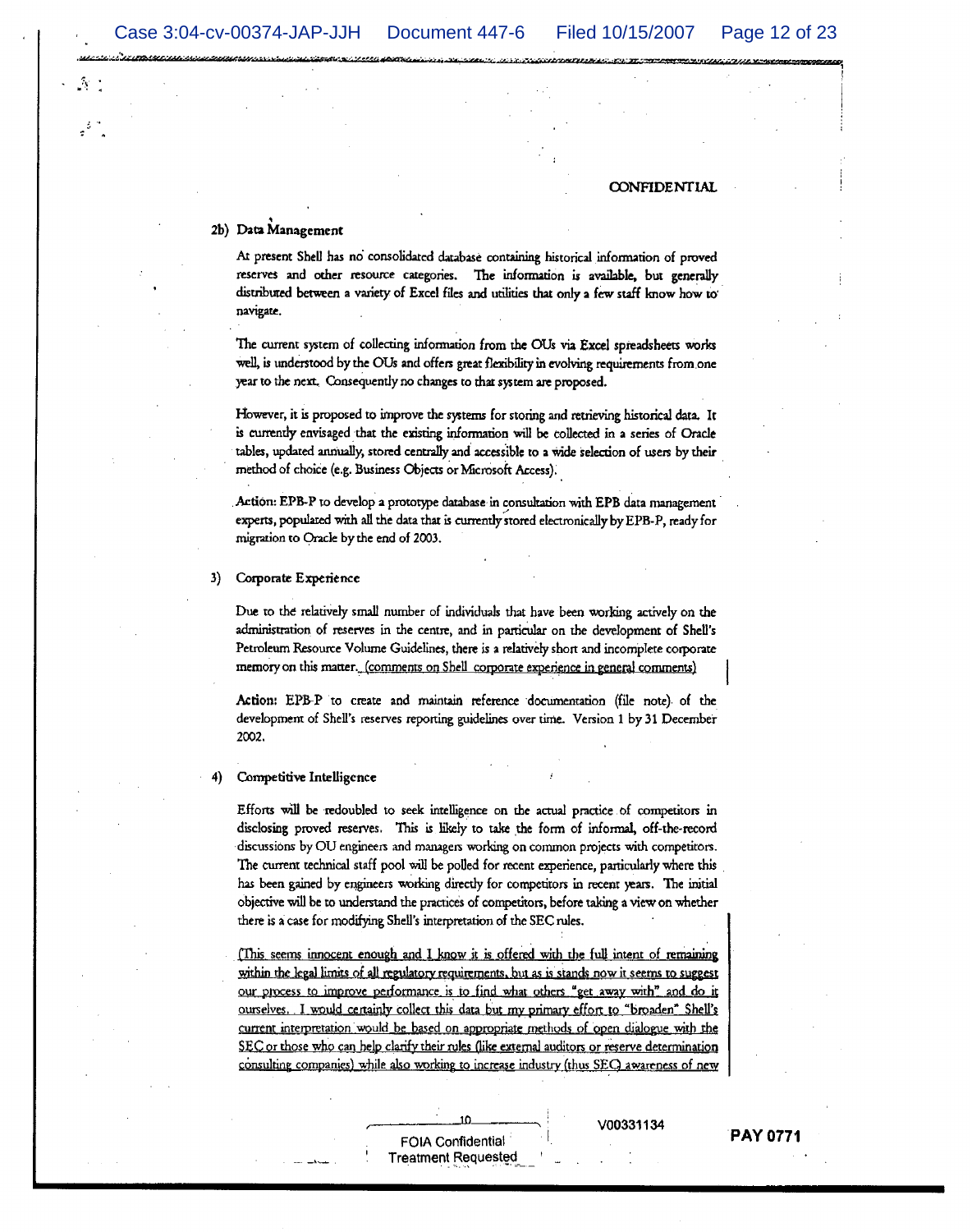katangan S

#### **CONFIDENTIAL**

rechnology or methods that fully support the reasonable certainty intent and actively participating in industry forums where reserve issues are discussed. This should be complemented by technical work specifically targeted to increase our proved reserves bookings (as a percent of expectation) based on tools or techniques that satisfy SEC intent/rules. An example here is the work done to define a standard allowing seismic in the booking of downdip proved reserves.

I expect that concept of "open discussion" (even done appropriately) with the SEC will cause concern but consider every other regulatory group we deal with - safety, environmental, operations - we actively engage in dialogue to assure a good working relationship and fully transparent compliance with the law. Then we can use this strong relationship to help direct gradual changes in policy or interpretations to appropriate winwins matching legal intent with business practicality,

Action: EPB to develop a network of contacts, bearing in mind the sensitivities inherent to the issue. Target to include status reports in ExCom reviews (see 1b above) and to propose actions at other times as required.

> **FOIA Confidential Treatment Requested** 11

**PAY 0772** 

V00331135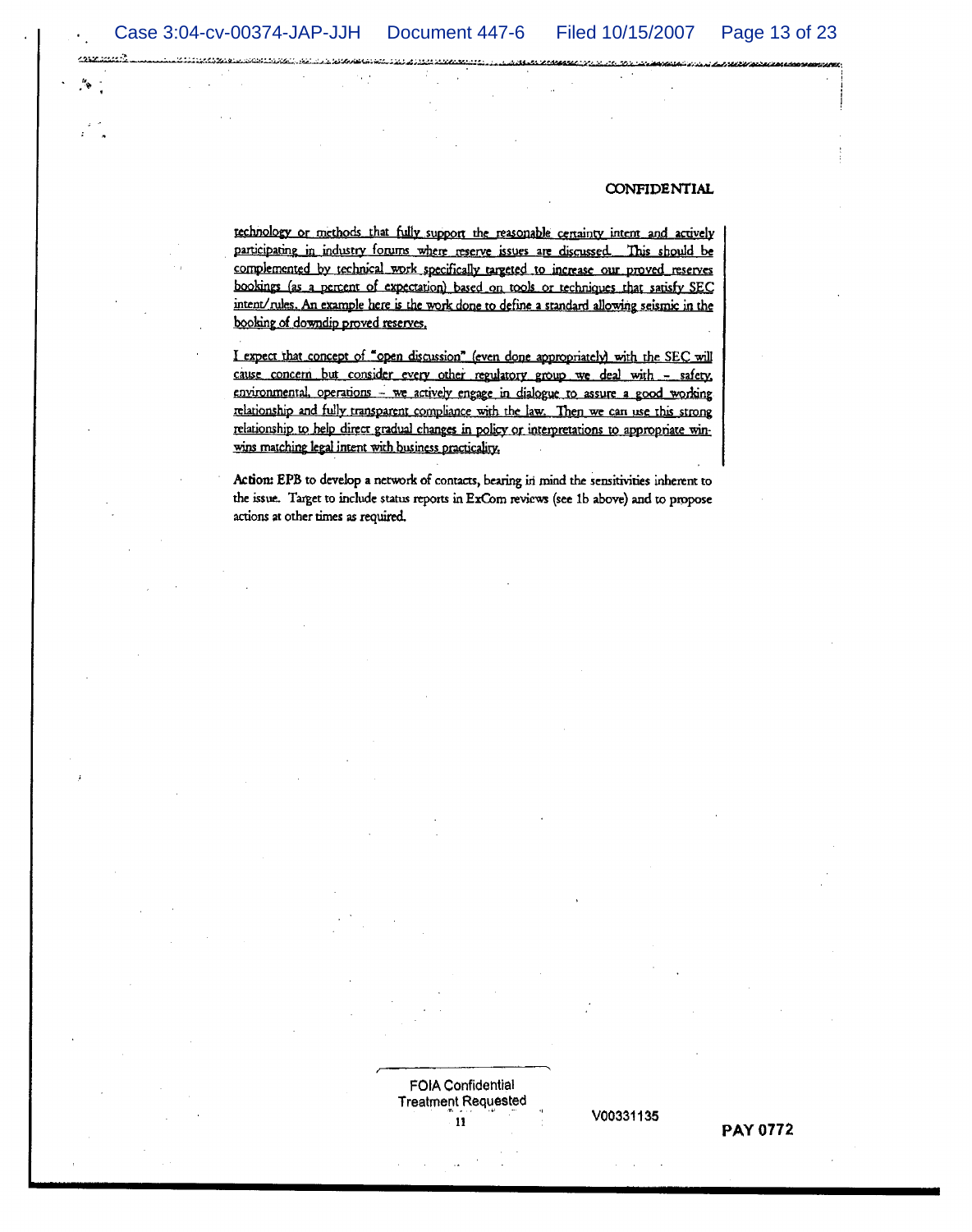#### Appendix A

| Appendix A: Reserves Opportunities Catalogue                                   |            |                 |            |            |
|--------------------------------------------------------------------------------|------------|-----------------|------------|------------|
| Project                                                                        | <b>FID</b> | <b>PRA</b>      | RRR?       | Note       |
| Licence Extensions:                                                            |            |                 |            |            |
| Nigeria SPDC                                                                   |            | 530             |            |            |
| Oman PDO                                                                       |            | 500             | 35%<br>35% | ,          |
| Malaysia                                                                       |            | 450             | 30%        |            |
| Abu Dhabi                                                                      |            | 37 <sub>D</sub> | 25%        |            |
| Denmark                                                                        |            | 80              | 5%         |            |
| Norway                                                                         |            | 70              | 5%         | s          |
| Venezuela                                                                      |            | 40              | 3%         |            |
| Syria                                                                          |            | 10              |            |            |
| Brunei                                                                         |            | ٥               | 1%         |            |
| <b>T&amp;OE</b>                                                                |            |                 | ٥X         | 6          |
| "Quick wins"                                                                   |            | 150             | 10%        | ,          |
| Big Tickets and Strategic Options                                              |            |                 |            |            |
| Quota increase, Nigeria                                                        |            |                 |            |            |
|                                                                                |            | ٥               | 0%         |            |
| Retain Sakhalin consolidated and/or more aggressive booking<br>Abu Dhabi Whale |            | 600             | 40%        |            |
| Venezuela Cretaceous                                                           | 2003       | 550             | 35%        | A&D        |
| Kuwait OSA                                                                     | 2003       | 410             | 25%        |            |
| Central Asia Cygnet                                                            | 2003       | 400             | 25%        | organic?10 |
| Russia Salym success case                                                      | 2003       | 220             | 15%        | A&D, dead? |
| Iran Azadegan farm-in                                                          | 2003       | 120             | 8%         | organic?   |
| Russia Zapołyarnoye Neocomian                                                  | 2003       | 110             | 7%         | A8D        |
| Libya Gas (Block 6 devt.)                                                      | 2004       | 760             | 50%        |            |
| Iran Bangestan                                                                 | 2004       | 440             | 30%        |            |
| <b>Oatar SMDS</b>                                                              | 2004       | 300             | 20%        |            |
| Venezuela LNG                                                                  | 2004       | 300             | 20%        | AAD        |
| Saudi Arabia CV1                                                               | 2004       | 250             | 15%        |            |
|                                                                                | 2004       | 70              | 5%         |            |
| Ranked out of the Base Plan 2002                                               |            |                 |            |            |
| Nigeria SNEPCO Bonga SW                                                        | 2003       | 70              | 5%         |            |
| China Changbei Upstream                                                        | 2003       | 55              | 4%         |            |
| Australia Sunrise                                                              | 2004       | 340             | 20%        |            |
| Norway Ormen Lange                                                             | 2004       | 160             | 10%        |            |

Approximate Proved Reserves Additions, million boe, unrisked.  $\mathbf{1}$ 

- $\pmb{z}$ Approximate contribution to Proved Reserves Replacement Ratio in the year of reserves booking, assuming annual production of 1500 million boe total for EP, OA basis.
- $\mathbf{3}$ Any new reserves bookings will need to be justified with reference to production growth targets, see also (8) below. Figure from 1.1.2002 ARPR: recent RBA advice suggests figure could be 600 MMboe.  $\ddot{\bullet}$ Based on the currently reported post-licence Expectation Reserves (550 million boe). Reserves to be booked when there is certainty that a deal will occur with no risk of detailed negotiations de-railing it.
- 5 Not under Shell control: negotiation to be conducted exclusively by Concessionaires (A.P. Moller). 6
- Reserves already booked assuming that BSP's rights to two 15-year licence extensions will be exercised. Any reserves upside would be in relation to the negotiation of further extensions beyond the 30-year window, but this may be offset by potential equity reduction in the first two 15-year extensions.

A more detailed inventory will be developed.

- A quota increase is necessary in any case to enable production to grow and thereby enable the currently booked Proved Reserves to be realized. No new within-licence reserves will be booked until clear evidence is available that the required higher production rate can be achieved and sustained.
- Bookings should in principle keep pace with "reasonably certain" market development and preferably with actual LNG sales contract fixtures. 10

Cash-based Service Agreement with little or no exposure to oil price. Consequently it might not be possible to book reserves.

> FOIA Confidential **Treatment Requested**

V00331136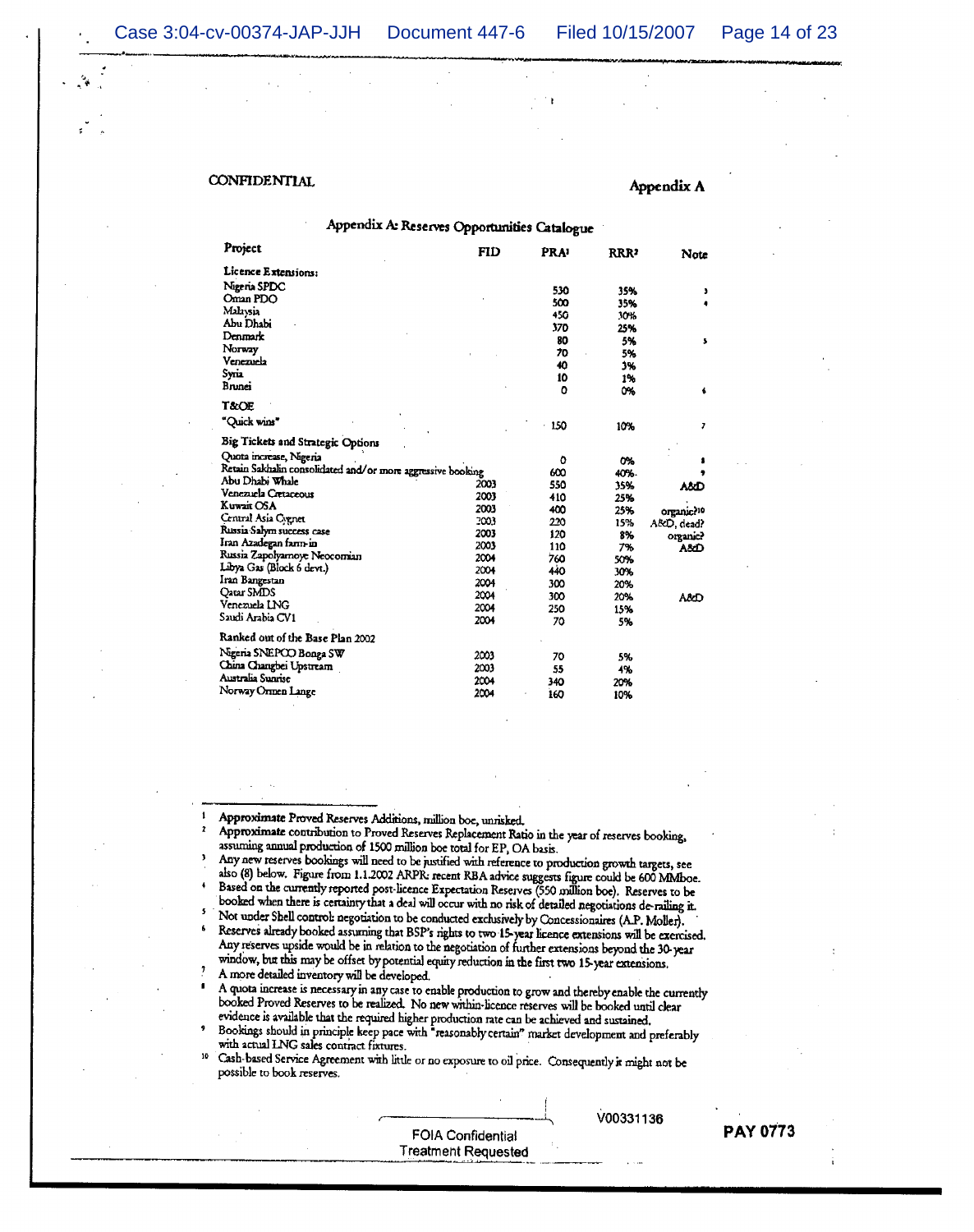Landa (1961), stringer i population

<u> La completa de com</u>

**CONFIDENTIAL** 

**CONTRACTOR CONTRACTOR IN THE UNIVERSITY** 

#### Appendix B

#### Appendix B: Potential Reserves Exposure Catalogue

| Asset (Year booked)                                                                                                                                                                             | Reserves<br>at risk<br><b>MMboe</b>                | Comment (reason not to de-book)                                                                                                                                                                                                                                                                                                                                                                                                                                                                                                                                                                                                                                                                          |  |
|-------------------------------------------------------------------------------------------------------------------------------------------------------------------------------------------------|----------------------------------------------------|----------------------------------------------------------------------------------------------------------------------------------------------------------------------------------------------------------------------------------------------------------------------------------------------------------------------------------------------------------------------------------------------------------------------------------------------------------------------------------------------------------------------------------------------------------------------------------------------------------------------------------------------------------------------------------------------------------|--|
| Australia Gorgon (1997)                                                                                                                                                                         | 560                                                | Booked in 1997 in anticipation of imminent FID, subsequently<br>deferred indefinitely by the downturn in Asian economies and the<br>consequent reduction in demand for LNG. It is inevitable that a<br>resource of this magnitude will be developed eventually.                                                                                                                                                                                                                                                                                                                                                                                                                                          |  |
| SNEPCO Bonga IFO<br>(1998, 2000)                                                                                                                                                                | 128                                                | IFOs (In-Field Opportunities) largely consist of unpenetrated<br>reservoirs that would not qualify for inclusion in the Proved Area for<br>reserves under the recently clarified SEC rules. They are retained<br>pending the completion of appraisal, largely as part of the ongoing<br>development of other Bonga reservoirs. Appraisal to date has<br>generally confirmed the presence of hydrocarbons in these reservoirs<br>as expected.                                                                                                                                                                                                                                                             |  |
| SNEPCO Bonga Main (1998)<br>SNEPCO Erha (1999)<br>SNEPOO Abo (1997)<br>Angola Block 18 (2000)<br>Reserves potentially at risk<br>estimated provisionally to be<br>75% of the current inventory. | up to 210<br>up to 125<br>$up$ to $25$<br>up to 55 | Reserves rely on the successful implementation of water flood in<br>reservoirs that have no, or at best tenuous, local supporting<br>analogues. As such, the incremental recovery associated with water<br>flood would not qualify for inclusion under the recently clarified SEC<br>rules. However, given that the bookings have been made, they<br>should be retained in the inventory pending acquisition of actual<br>performance data.<br>The Bonga Main booking was queried by the SEC (along with many<br>others) in its routine review and challenge of the 31.12.1998 Form<br>20-F submission. Although the challenge was not pressed strongly by<br>the SEC, it was not specifically disputed. |  |
| Norway Ormen Lange<br>(1999, 2000)                                                                                                                                                              | 109                                                | Reserves have been partially booked ahead of VARJ and FID, whilst<br>it appears that there are issues that could prevent it proceeding. De-<br>booking will be considered only when and if it becomes clear that<br>development definitely will not proceed.                                                                                                                                                                                                                                                                                                                                                                                                                                             |  |
| Netherlands, Waddenzee<br>Ø)                                                                                                                                                                    | 25                                                 | Government-enforced moratorium on Waddenzee drilling, due to<br>environmental concerns, could ultimately prevent development from<br>proceeding.                                                                                                                                                                                                                                                                                                                                                                                                                                                                                                                                                         |  |
| Brunei legacy<br>(Various)                                                                                                                                                                      | 20                                                 | Historical reserves bookings that can no longer be supported are<br>inventorized and actively managed, with a view to cushioning the<br>impact of their de-booking. It is expected that the remaining balance<br>will be reduced to zero over the next two or three years, in<br>consultation with national regulatory authorities.                                                                                                                                                                                                                                                                                                                                                                      |  |
| Total                                                                                                                                                                                           | 840 - 1260                                         | The total proved reserves balance at 1.1.2002 was 19100 MMboe.                                                                                                                                                                                                                                                                                                                                                                                                                                                                                                                                                                                                                                           |  |

In addition, reserves in some OUs would be at risk if planned production rate increases do not materialize. The OUs thus affected are SPDC Nigeria and Abu Dhabi. For illustration, if production were to remain constant year-on-year, instead of growing as planned, the reserves that would be placed at risk each year would be some 70 MMboe and 15 MMboe in each case. Furthermore, Oman PDO must sustain current production rates throughout the remaining lifetime of the licence to ensure production of the booked proved reserves.

The SEC provides no specific guidance on reserves disclosure for novel or "innovative" contract structures. Shell currently has four bookings in this category: the Venezuela service agreement, Iran buyback contract, Oman Gisco and the booking of NGL reserves in connection with interests in Abu Dhabi  $GAS$ CO.

> **FOIA Confidential Treatment Requested**

#### V00331137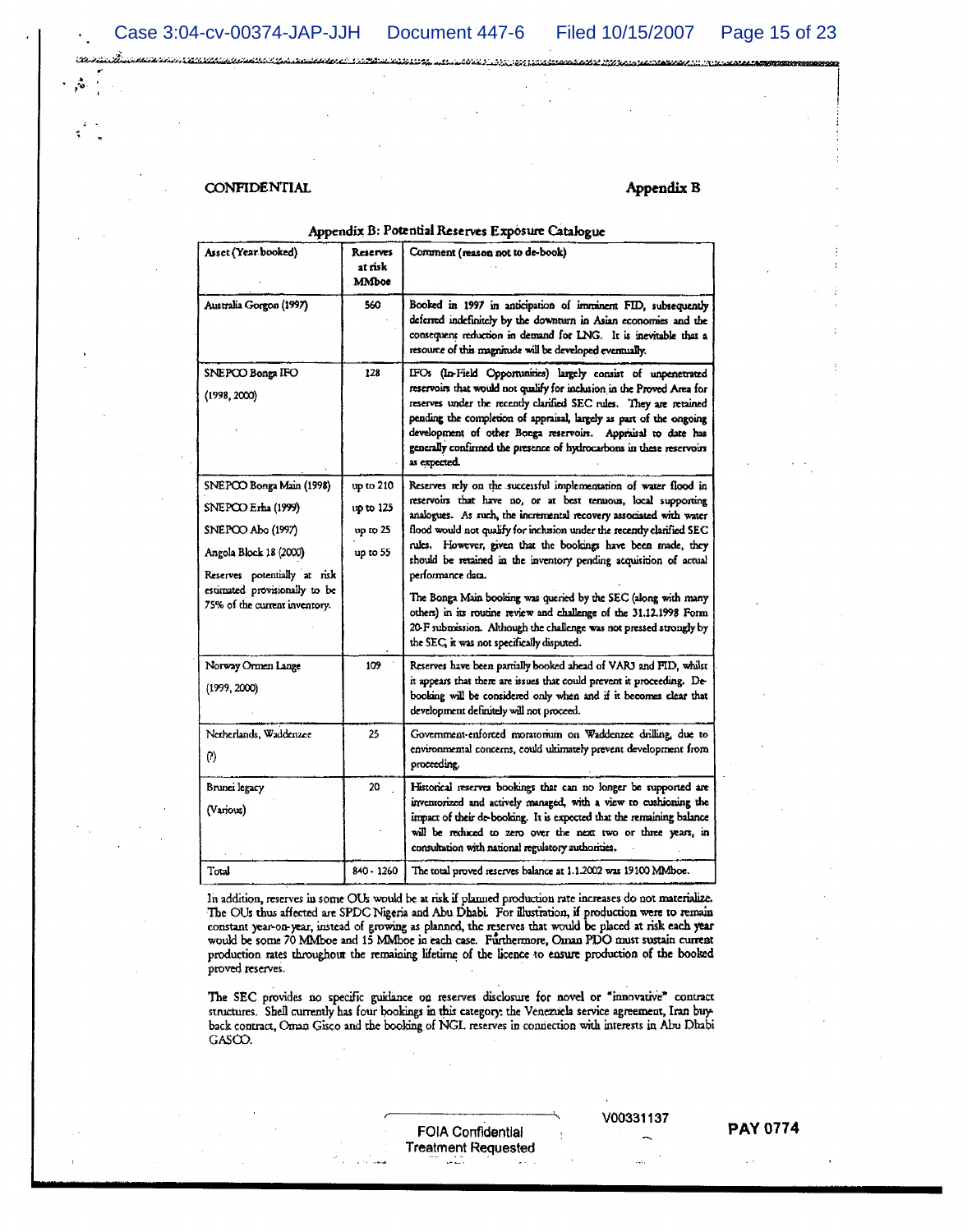Case 3:04-cv-00374-JAP-JJH Document 447-6 Filed 10/15/2007 Page 16 of 23

 $\mathcal{S}$  $\Lambda$  aaabadka siiri

<u>ian matatra</u>

**MARIA LANDARY** 

# **CONFIDENTIAL**

## Appendix C

End-August 2002 Latest Estimate, Proved Reserves Additions Million Boe Proved Reserves Additions<br>Plan LE Delta Reserves Rep  $\mathbf{t}$ Plan, % Organic<br>Kazakhstan<br>USA<br>Brunei<br>Canada **LE. %** 38.14.66.59.48.45.39.32.25.21.15.11.7.5.4.3.5.2.1.0.  $\begin{array}{c}\n 384 \\
5 \\
0\n \end{array}$ 270276528385185438543222000 12962年12月12日,12月22日,12月22日,12月22日,12月22日,12月22日,12月22日,12月22日,12月22日,12月22日,12月22日,12月22日,12月22日,12月 9月17日 8月17日 |Canada<br>|Nigeria (SNEPCO)<br>|Angola<br>|UK Bongs SW challenge to reach VAR3 in 2002<br>Block 18 FID 1 Risked pending check with SEC rules<br>Cames WestCarlen?, ShaawsterComministicks, sover enter 47 12 31 8 25 少 2 Denmart ter a gain: Plan hours was inadvertimity well ed from EP norms<br>Syria<br>Egypt<br>Gebon 2023702223033348 (Galtion<br>|Pakistan<br>|Australia (SDA)<br>|Brunel (FCE)<br>|Argentina<br>|Thalland<br>|Thalland Bahdra-3 weil result(1). Query Plan figure.  $\frac{15}{4}$ Changed / delarred drifting programme<br>Reduction pending completion of studies Q3/D4  $\frac{15}{3}$ Australe (WPL) Decianacilidation deferred<br>Aera Included In USA LE<br>Changied / reduced activity level<br>BS-4 deterred<br>Production forecast exposure / uncertainty<br>Kudu appraisal Pussia<br>Pussia<br>USA (Ass Comp)<br>|Brodadesh 税→→科准120mm222220.5% . . iou gauces<br>Brazil<br>Oman (PDO)<br>Namibia Namibia<br>Brazil (Pacten) 3 4 23 33 51  $-0.2$ <br> $-0.5$ <br> $-1.7$ <br> $-2.8$ <br> $-3.6$ Draca (Pacaan)<br>Draca (GISCO)<br>Iran<br>Malaysia  $\pmb{r}$  $0.5$ Virtual PSV / PSC effect<br>PSV effect<br>PSV/PSC effect, Tiga Papavit  $\frac{31}{4}$  $\frac{2.2}{0.3}$ .<br>New Zealand Pohology **Total Organic**<br>Production 796<br>1419 754<br>1400  $-12$ <br>-16 56  $\overline{\mathbf{54}}$ Includes ExCorn adjustment **ALD** Adjust total RRR so far for effect of A&D production  $2,4$ ENTERPRISE (KMOC@46%)  $1141$ <br>  $33$ <br>  $27$ <br>  $9$ <br>  $7$ <br>  $-17$ <br>  $-49$ <br>  $-51$ KMOC = 131 min bos 1141 33 27 9 7 17 49 51 77.7<br>2.2<br>1.8<br>0.6<br>0.5<br>-1.2<br>3.3 Noway<br>1954<br>TOPCO NZ<br>UK<br>DR Congo (Zaire)<br>Now Zealand Draugen<br>Rockles Goldenaye  $\ddot{\phantom{a}}$ Portfolio rationalization + transfer to TOPCO NZ<br>Ferm out imn Total A&D 1100<br>1854<br>1470 1100<br>1058<br>50  $\frac{72}{125}$ Total Organic + AED<br>Production Organic + A&D 796<br>1419  $\pmb{56}$ |<br>|Strategie Options<br>|Whale<br>|Namibia Gas (FLNG) Incremental 钢 45 的 86 时 21 特 12 号 1244年4月12日 1244年12月12日 10,923 5.00 7.5 9.9 9.1 .<br>Libya gas Libys gas<br>Venezuela light oli<br>AnOC notional<br>Libys Block 47<br>Stephenson<br>Albekmola notional<br>OU projects Total Strategic Options<br>Grand Total<br>Production Grand Total 801<br>1387<br>1419  $\frac{1}{457}$ <br>50  $\frac{42}{38}$ 1854<br>1470 126

#### End-August 2002 Major Road Map Items

| <b>Million Boe</b>                 | . .                                                                     |                                  |                            |  |
|------------------------------------|-------------------------------------------------------------------------|----------------------------------|----------------------------|--|
|                                    |                                                                         | <b>Proved Reserves Additions</b> | Reserves Replacement Ratio |  |
| Total LE Provad Reserves Additions |                                                                         | $-1154$                          |                            |  |
| Tutat LE Production                |                                                                         | 1479                             | 126                        |  |
| Downside:                          |                                                                         |                                  |                            |  |
| Enterprise<br><b>SNEPCO</b>        | Corrib, Tempa Rosse, Skarv Area debooking<br>Bongs SW fals to pass VAR3 | $+124$<br>$-49$                  | $-12.5$<br>-3.3            |  |
| Upside:<br>Enterprise              |                                                                         |                                  |                            |  |
| <b>Whate</b>                       | Shelf guidelines implementation upside                                  | 50                               | 3.4                        |  |
| Other SOs                          | Deal secured in 2002; 50% Shell share, unrisked                         | 450                              | 30,5                       |  |
|                                    |                                                                         | 33                               | 22                         |  |
| Panos                              |                                                                         |                                  |                            |  |
|                                    | Minimum<br><b>Maximum</b>                                               |                                  | 110<br>182                 |  |

FOIA Confidential **Treatment Requested** alian di n<br>Tanahasin'ilay

 $\bar{1}$ 

 $\alpha$  ,  $\alpha$ 

 $\sim 100$ 

 $\tau_{\rm in} \geq \rho_{\rm s}$ 

V00331138 **PAY 0775** 

 $\sim$ 

 $\mathbf{I}$ 

 $\sim 10^{11}$  km s  $^{-1}$  $\Delta \sim 1$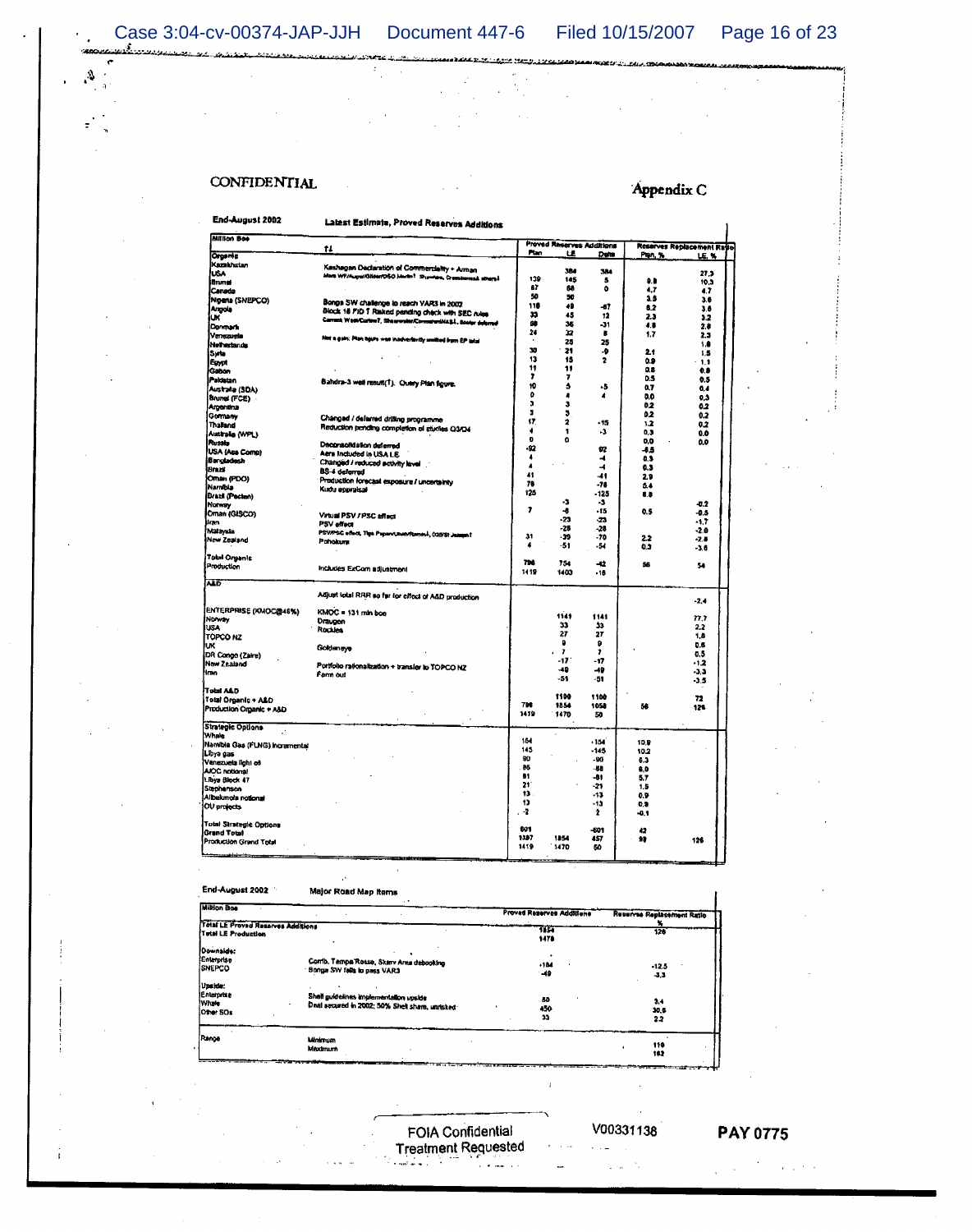Case 3:04-cv-00374-JAP-JJH Document 447-6 Filed 10/15/2007 Page 17 of 23

 $\mathbf{r}^{(1)}_{\mathrm{in}}$  .

لاً.  $\Delta$ 

 $\frac{1}{2}$ 

## **CONFIDENTIAL**

talikan oleh didaktikan kanalakan kalendari yang ber

## Appendix D

# Appendix D: Proved Reserves Schedule of Authorities

# Based on EP 86-0725, updated 1996 and 2002.

|    | i itic of gocument                                                                                     | Responsible                       | Responsible            | Final                     |  |
|----|--------------------------------------------------------------------------------------------------------|-----------------------------------|------------------------|---------------------------|--|
|    |                                                                                                        | Preparation                       | , Approval             | submissio<br>n for use to |  |
| 1  | Proved Reserves Replacement Target Setting                                                             | EPB-P.<br>ExCom                   | ExCom                  | EPB-P                     |  |
| 2  | Reserves Audit Reports                                                                                 | <b>GRA</b>                        |                        | EPB.RBD<br>and OU         |  |
| 3  | Resource Management and Reporting Guidelines                                                           |                                   |                        |                           |  |
|    | a) Process, responsibilities, definitions, requirements                                                | EPB-P, GRA                        | <b>EPB</b>             | OU                        |  |
|    | b) Technical methodologies                                                                             | EPB/EPT                           | EPT <sup>'</sup>       | OU                        |  |
|    | c) Matters relating to proved and proved developed<br>reserves estimating procedures                   | GRA, EPB-P                        | <b>EPB</b>             | SI-POGB<br>and OU         |  |
| 4  | Annual reserves return from OU.                                                                        | OU<br>Technical.<br>Finance       | OUTM/<br>FM.           | GRA.<br>EPB-P             |  |
| 5. | Audit trail in support of annual reserves return from<br>OU.                                           | <b>OU</b> Senior<br>RE            | <b>OUPE</b><br>Manager | <b>OUTM</b>               |  |
| 6  | Standardized Measure Report                                                                            |                                   |                        |                           |  |
|    | - OU annual submission                                                                                 | ΟU<br><b>Technical</b><br>Finance | OUTM/<br>FM            | EPB-P.<br><b>GRA</b>      |  |
|    | - Group submission to SEC Form 20-F                                                                    | EPB-P, GRA                        | EPB, EPF               | SI-FOGB                   |  |
| 7  | Preliminary report on year-end proved reserves to<br>ExCom                                             | EPB-P                             | EPB                    | ExCom                     |  |
| 8  | Reserves Auditor Report                                                                                | <b>GRA</b>                        |                        | Various                   |  |
| 9  | Proved reserves "Letter of Comfon" to external<br>Group Auditors.                                      | GRA                               | EPB, EPF               | Group<br>Auditors         |  |
| 10 | Report to EP ExCom on year-end proved reserves                                                         | <b>GRA</b>                        |                        | ExCom via<br><b>EPB</b>   |  |
| 11 | Statement of crude oil and natural gas reserves for<br>inclusion in Annual Report submission to the IR | EPB-P, GRA                        | EPB, EPF               | SI-FOGB                   |  |

 $\overline{11}$ mension in Annual Report submission to the US<br>Securities and Exchange Commission (Form 20-F)<br>and other Parent Company publicly disclosed reports.

V00331139

## **PAY 0776**

 $\sim$   $\sim$ 

FOIA Confidential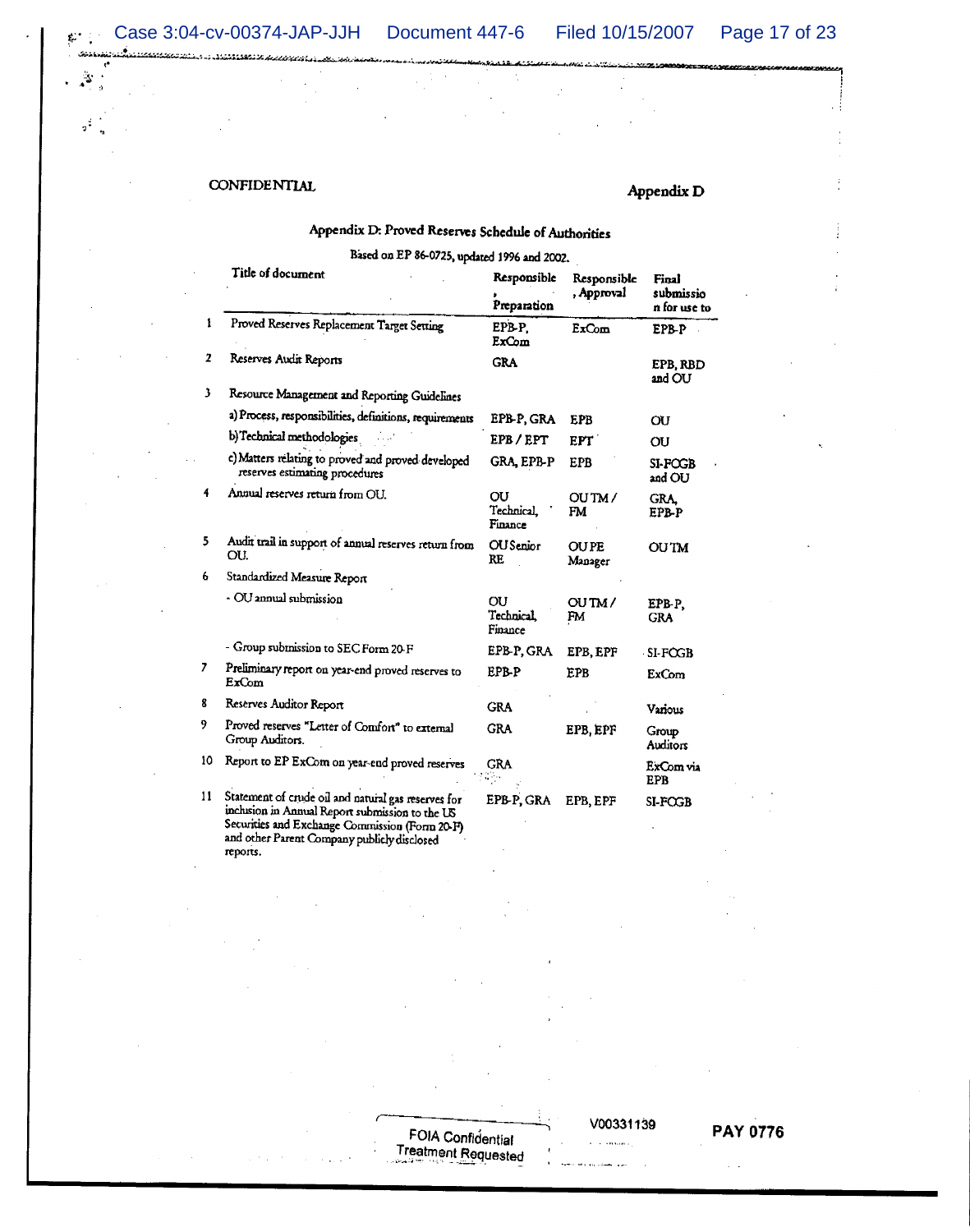Case 3:04-cv-00374-JAP-JJH Document 447-6 Filed 10/15/2007 Page 18 of 23

 $\mathcal{E}$ 

441111111110000000

**CONFIDENTIAL** 

Appendix E

## Appendix E: Schematic of Reporting Procedure: Proved Reserves

ومممودا ويمري ويتقطع فقفقها

Part 1: Prior to the end of the Reporting Year

| Action party                       | <b>Activity</b>                                                                                             | Comments                                                                                                                                                                |
|------------------------------------|-------------------------------------------------------------------------------------------------------------|-------------------------------------------------------------------------------------------------------------------------------------------------------------------------|
| ExCom<br>December, previous year   | Establish target Proved Reserves<br>Additions and target range for<br>the reporting year                    |                                                                                                                                                                         |
| OU <sub>s</sub> , EPB-P<br>Monthly | Maintain Latest Estimate of<br>Proved Reserves Additions and<br>SFR Maturation during the<br>reporting year | Via EPMIS. Report to ExCom<br>monthly.                                                                                                                                  |
| EPB-P, GRA<br>September, October   | Update Petroleum Resource<br>Volume Guidelines (reports<br>EP yyyy-1100 and EP yyyy-1101)                   | Distributed to all OUs during the<br>reporting year by EPB                                                                                                              |
| EPB-P<br>October                   | Distribute pre-populated<br>Reserves Reporting Workbooks<br>to OUs                                          |                                                                                                                                                                         |
| ExCom, EPB<br>July, November       | ch now they                                                                                                 | ExCom to review outlook for the<br>reporting year and to direct bookings<br>strategy (within the bounds of the SEC<br>rules) with a view to managing the end<br>result. |
| EPB-P to OUs via RBDs<br>November  | Advise OUN of ExCour<br>ecisions regarding the<br>ement of Proved Reserve                                   | Advise on major bookings to be<br>accelerated or deferred and debookings<br>to be made.                                                                                 |
| EPB-P, OUs<br>December             | gree detailed procedures fo<br>managing float, projects                                                     |                                                                                                                                                                         |
| Continued on the following page    |                                                                                                             |                                                                                                                                                                         |

New activities that are proposed are shown in shaded boxes.

A detailed timetable is prepared annually by EPB-P in consultation prepared annually by EPB-P in consultation with SI-PXX (External Affairs), SI-FCG (Group Reporting) and SIEP-EPF.

GRA: Group Reserves Auditor

**FOIA Confidential Treatment Requested**  V00331140

ς,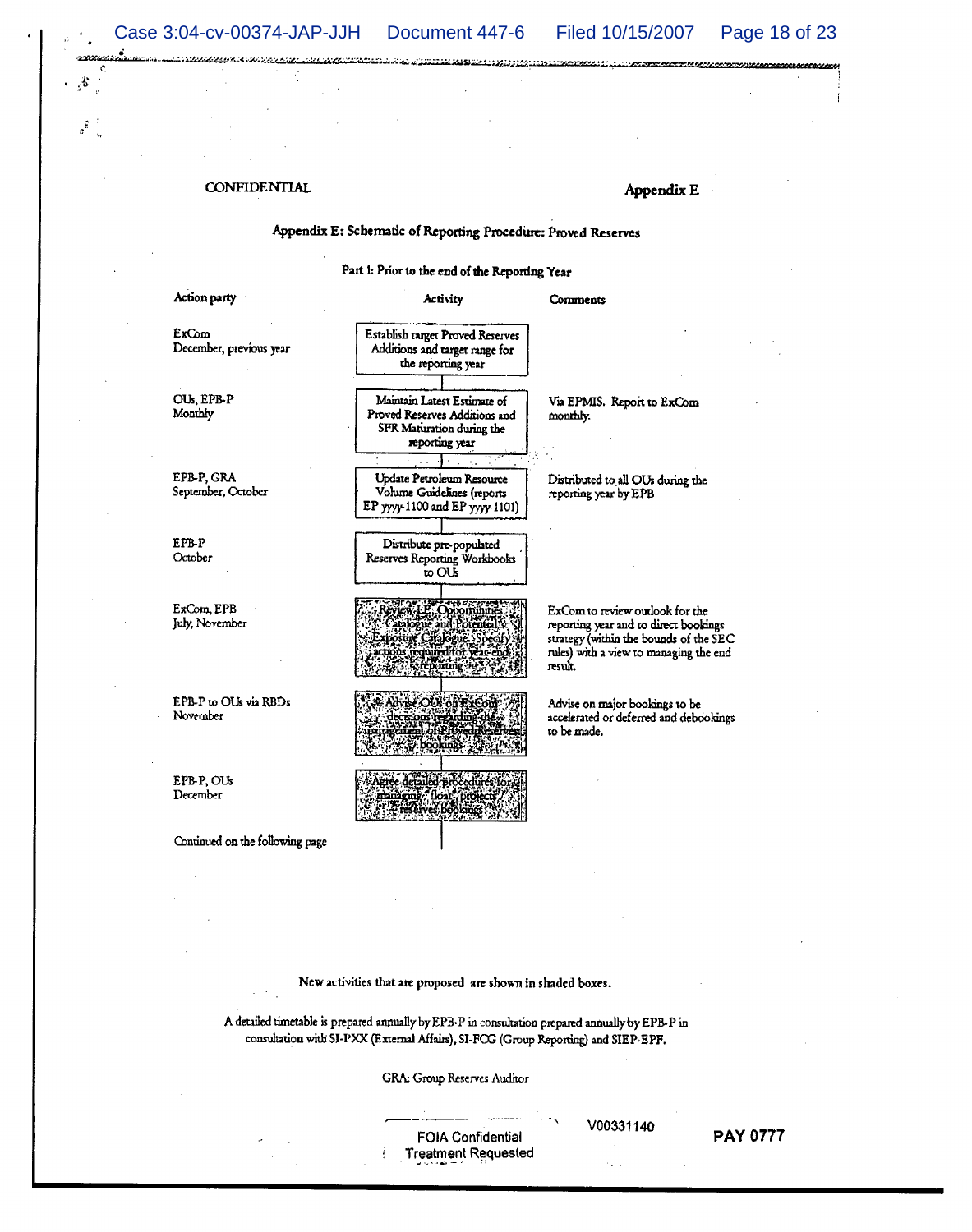<u>. Kan Manakatan Marekan Kabupatén Jadi Kabupatén Jawa Kabupatén Jawa Kabupatén Kabupatén Ka</u> En de l'Estat de l'altre de l'altres de l'altre de l'altre de l'altres de l'altres de l'altres de l'

# **CONFIDENTIAL**

 $\omega_1$  ,  $\omega_2$ 

 $\mathfrak{g}^{\mathfrak{p}}$  $\overline{a}$ 

ŷ  $\mathcal{L}_{\bullet}$ þ

 $\Delta\sim 10$ 

# Appendix E

FOIA Confidential<br>Treatment Requested  $\frac{\partial}{\partial \mathbf{r}}$ وأدويه فستساخ

V00331141

 $\alpha$  -  $\alpha$  -  $\alpha$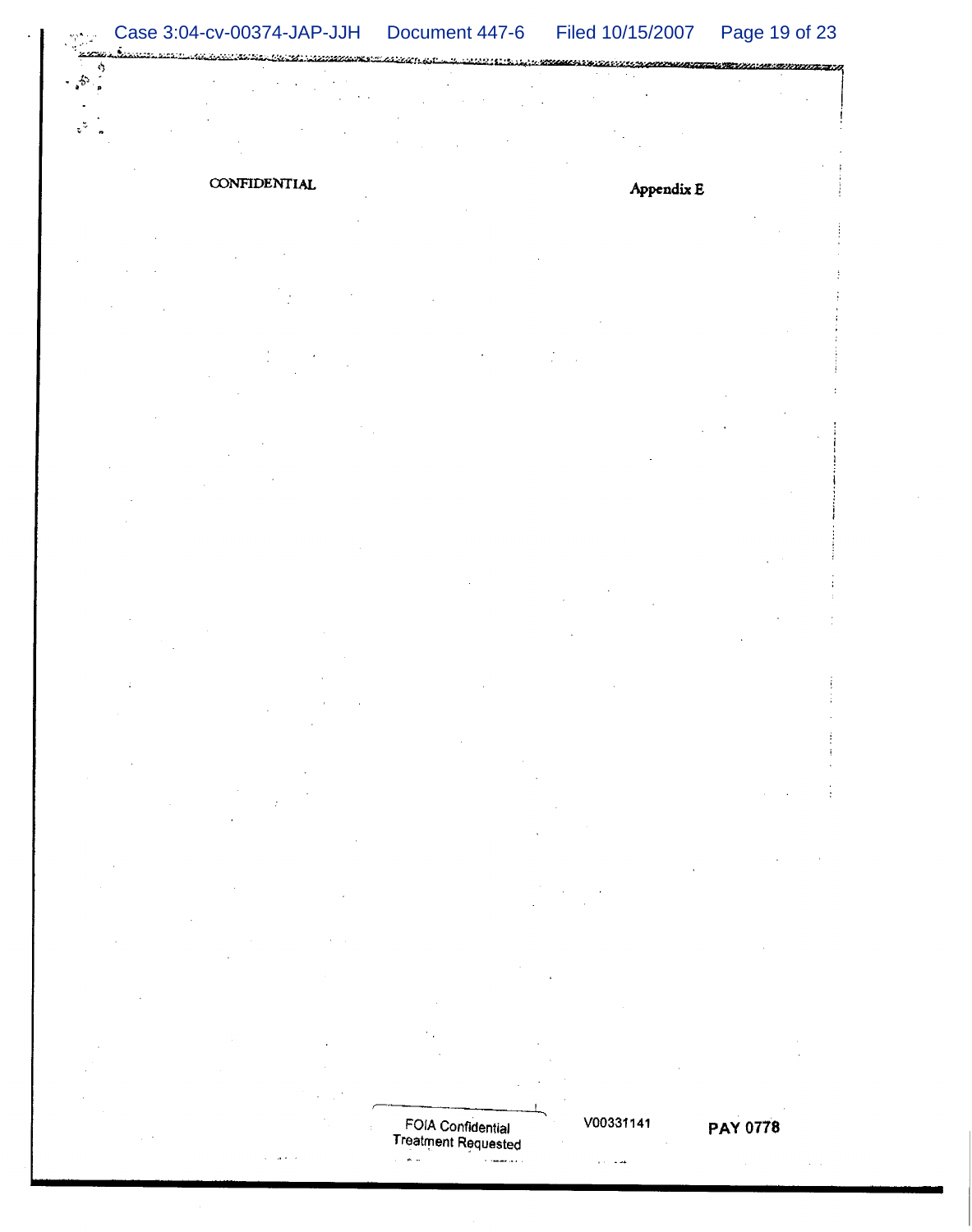Case 3:04-cv-00374-JAP-JJH Document 447-6 Filed 10/15/2007 **Geographic Stars in General American** 

CONFIDENTIAL

Appendix E

Page 20 of 23

Part 2: After the end of the Reporting Year Continued from the previous page Notification of reserves OUs and RBDs Reserves Reporting Workbooks placed January, weeks 1 & 2 (SEPCo on EPB global server or e-mailed to cannot provide data this early if EPB-P. CERES match required) EPB-P, GRA Clarify and challenge OU Verify that changes reported for the January weeks 2 & 3 submissions as required year can be supported. EPB-P, OUs ÆА Inclusion / exclusion of "float" January week 3 bookings to manage year-end result **EPBP** Provide summary data to January weeks 3 & 4 external auditors for review EPB-P, GRA. FOGB Agree final production data Production reported in the Reserves January week 4 Reporting Workbook must be consistent with Ceres reporting. EPB-P, EPB Preliminary report and Note for Discussion phis presentation. January week 4 presentation to ExCom Last opportunity for ExCom to influence the final result. GRA, External Auditors Agree final proved reserves for End of January external disclosure **GRA EPB-P** Present final reserves to EPB, Declaration of satisfaction with the End of January EPF figures to be reported at year-end for proved and proved developed reserves. EPB & EPF sign "Letter of Comfort" to external auditors, sent via SI-FOGB EPB-P, GRA Report and Presentation of proved **Reserves Meeting** End of January reserves information to external auditors and Group Contoller (FCGB). **KPMG** Confirmation to PWC from Letter to Group External Auditors. End of January **KPMG** EPB-P, EPB Final report to ExCom and Note for Information plus presentation Early February CMD on year-end proved if required. reserves EPB-P Parent Company Annual Report Reserves figures passed to SI-FOGB. Early February Including copy of initialled schedules from External Auditors.

> FOIA Confidential Treatment Requested

V00331142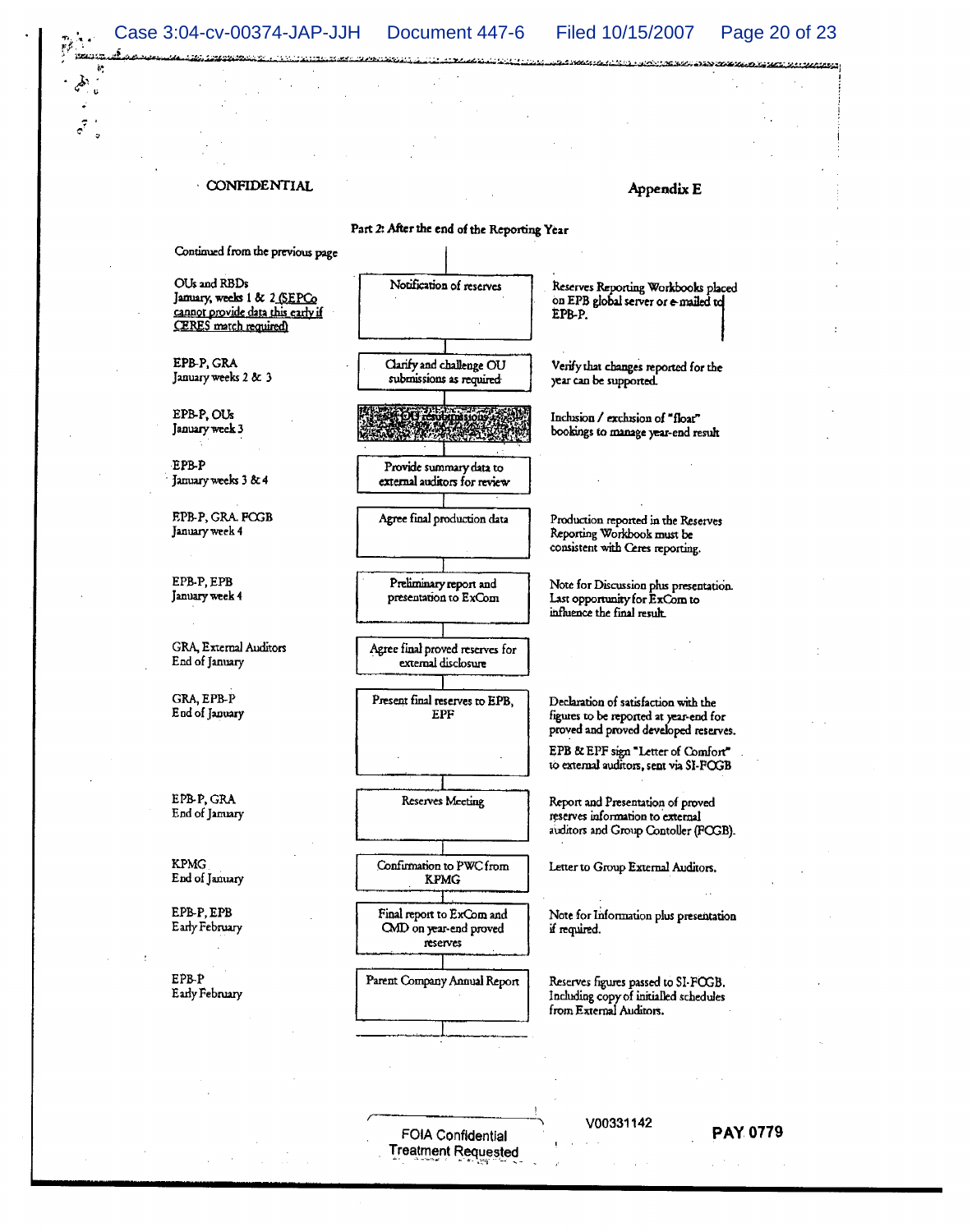#### $\mathbb{R}^{n}$  Case 3:04-cv-00374-JAP-JJH Document 447-6 Page 21 of 23 Filed 10/15/2007

 $\alpha$  $\overline{a}$ 

## CONFIDENTIAL

EPB-P, EPB<br>End of May

فبني

 $\sigma^2$ 

EP Reserves and Scope For Recovery

Appendix E

Reference report describing changes in<br>Group Hydrocarbon Resources during the reporting year.

FOIA Confidential **Treatment Requested**  V00331143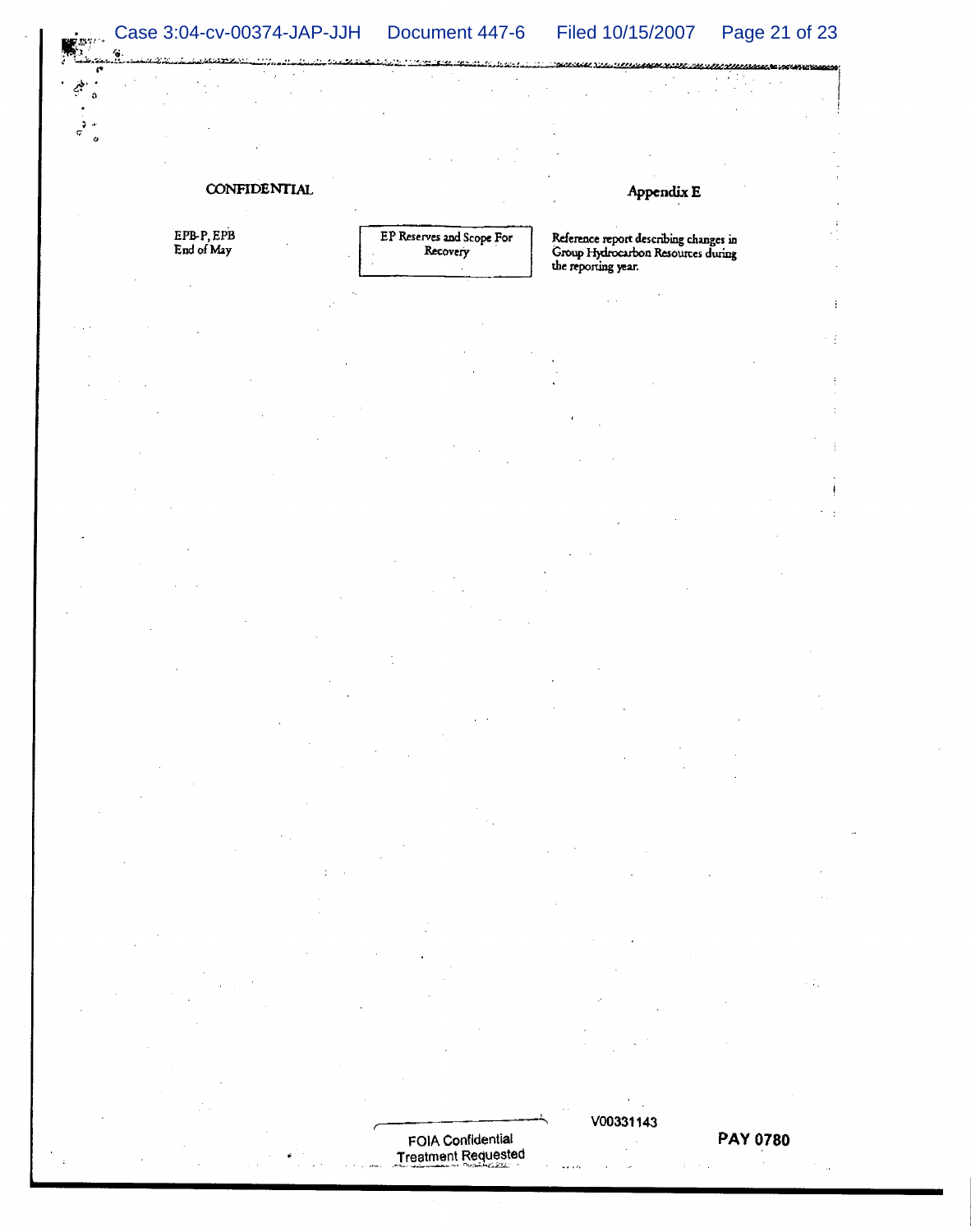#### General Comments from Rod Sidle on "EP Proved Reserves Management" topics

The above referenced document appropriately recognizes the need to "manage" the critical EP business metric, Proved Reserves. However there are more dimensions to the alternatives for this management than are discussed. The processes noted focus on EPB-P and ExComm interactions, which are quite important, but do not consider that OU interests in and experience with managing proved reserves is also worth discussing. For example, consider the following:

- T&OE, specifically the Discipline Leads for Reservoir Engineering and the Hydrocarbon Maturation Forum, have a strong interest in proper reserves management and (based on comments at the 26 Sept Global RE DL Leadership Team Workshop) agreed to work (along with the Group HC Resource Coord.) on improvements the reserve booking process.
- Certain OU's already have Proved Reserve Management practices that could be shared and potentially adapted in developing the Group practices. (Certainly SEPCo has reserve booking and management practices we would be very willing to share.)
- OU Reserve Focal Points have not recently (ever?) met to discuss reserve management issues - yet other business management groups do this annually, such as with CAF and Exploration Forum. Such sessions could include sharing Group-wide issues and local "best practices" to better define how an effective OU level management could be done. This then reduces (but not eliminate) the extent of the central management needed to achieve common goals. Clearly some elements of management are more effective done locally while others require corporate level control. One topic to address would be to clarify the role of the OU Reserves Focal Point - this now ranges from a (largely) full-time Reserves Manager to a part-time Coordinator. Responsibilities start at the minimum of proper data capture and reporting for the ARPR (at year end) up to year round tracking, reporting and "encouragement" to staff for complete, accurate and timely reporting of proved reserve additions/changes. This more active case also involves consultation to provide both case-by-case guidance on booking issues as well as annual training on proved reserve (and other HC Resource Volume) definitions and booking rules.

#### Other thoughts:

٠

Control of "low quality" proved reserves often requires active enforcement of booking rules by a frequent (at least near year end) audit of reserve bookings before they are accepted. We are the only major EP company that I know that only audits on a 4+ year basis, and then looking backward (so the errors are already reported). Should there be local/regional auditors to supplement the GRA? (This could also provide capacity to audit other than SEC volumes, further improving the quality and consistency of Shell resource volumes.) It will be interesting to hear the comments that come from Anton's presentation at the Stavanger SPE ATW.

> FOIA Confidential **Treatment Requested**

V00331144